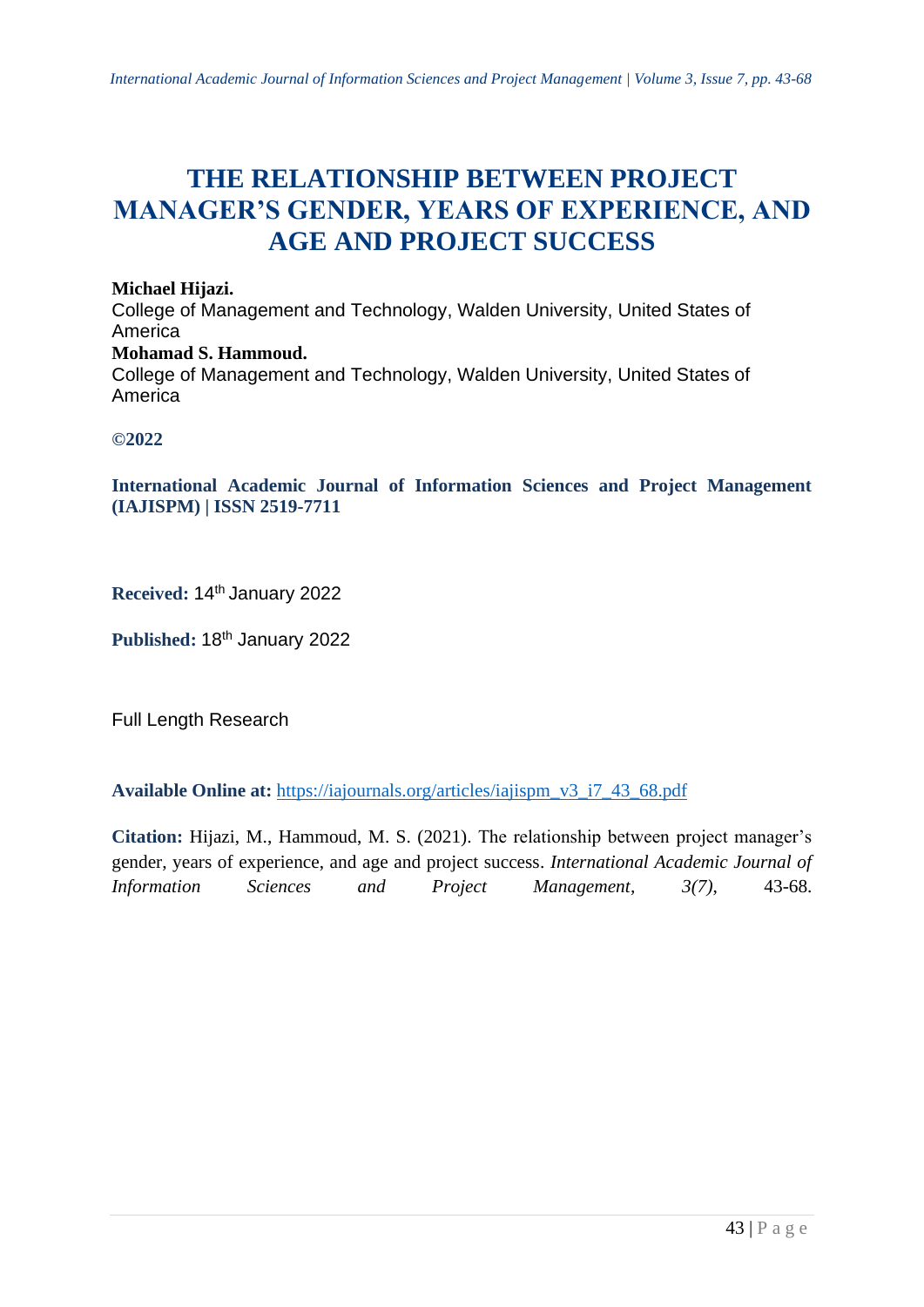#### **ABSTRACT**

Information technology (IT) leaders lose billions of dollars and experience implementation delays because of failed projects. IT leaders must assign the right IT project manager to prevent project failure. Grounded in the critical success factor theory, the purpose of this quantitative correlational study was to examine the relationship between project managers' gender (PMG), project managers' years of experience (PMY), project managers' age (PMA), and project success (PS) in the IT industry. Data were

collected from 105 project managers in the U.S. IT sector using an online survey distribution platform. The results of the multiple regression analysis were not statistically significant. A key recommendation for IT business leaders is to assign a project manager based on competency and leadership regardless of PMG, PMY, and PMA. IT business leaders can expect similar project outcomes from project managers with any age, years of experience, or gender.

#### **INTRODUCTION**

The increase in information technology (IT) project failure is becoming a major concern to many organizations (Alami, 2016). IT project failure is between 50% and 70%, and 45% of IT projects run over budget and 7% over time (Pimchangthong & Boonjing, 2017). IT organizations experience a rate of over 40% of project failure, and approximately 66% of IT project managers face challenges managing the budget and scope (Project Management Institute [PMI], 2016). There is a serious consideration in many organizations to better understand how to increase the rate of project success (PS). A primary reason IT projects fail is project managers assigned to a project were incompetent (Hughes et al., 2016). The globalization and increasing demand for project managers in the IT industry require organizations to hire competent project managers with the right fit (Ramazani & Jergeas, 2015). Increased research on project management success rates that continue to fall has shown confusion among many individuals and project management communities in the IT sector. Success on projects remains elusive and not well defined (Joslin & Muller, 2016). However, studies have shown that many projects fail due to many factors such as project managers not being able to meet project objectives, cost, time, quality, and performance (Sunindijo, 2015). Increased failure rates on IT projects indicate that organizations struggle to understand what type of project manager they need to assign since project managers play a critical role in PS (Wu et al., 2019). Assigning a competent project manager to a project is challenging and requires considerable effort (Flöthmann et al., 2018). The general business problem is that some business leaders in the IT sector fail to assign the right project manager to the right project to foster PS. The specific business problem is that business leaders in the IT sector do not know whether they can select the right project manager based on the project manager's personal characteristics such as gender, years of experience, and age because little is known about the relationship between project manager's gender (PMG), project manager's years of experience (PMY), and project manager's age (PMA), and PS.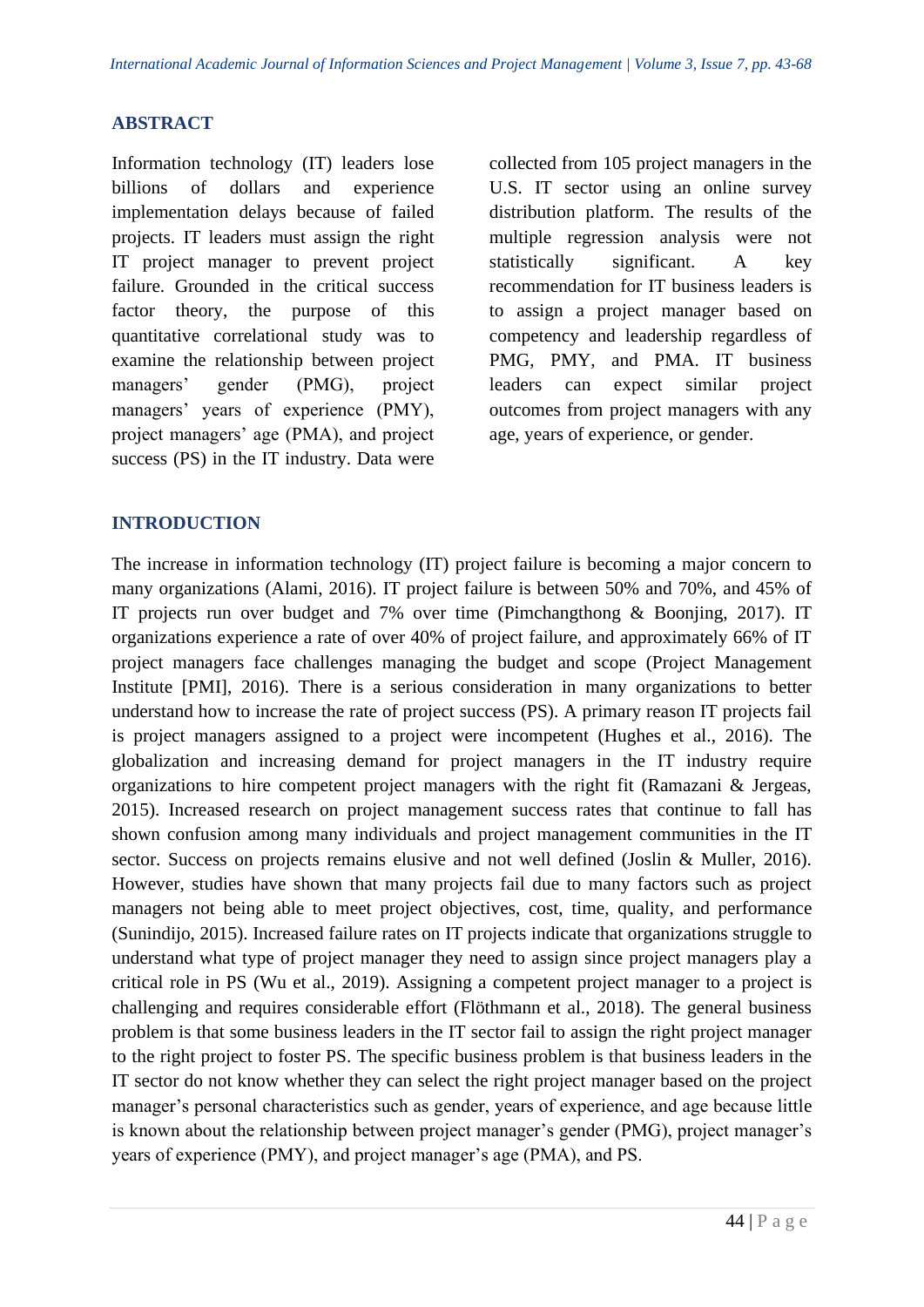The purpose of this study was to examine the relationship between PMG, PMY, PMA, and PS in the IT industry. The predictor variables were project PMG, PMY, and PMA. The criterion variable was PS. The target population consisted of project managers located in the United States from the IT industry. More efficient IT projects may increase the ability to provide quality, safe, and cost-effective benefits to organizations. Selecting a suitable project manager may enable organizations to deliver communication, technology, and data infrastructure for the community during a sudden urge or need.

# **Research Question and Hypotheses**

The central research question that leads this study was:

What is the relationship, if any, between PMG, PMY, PMA, and PS in the IT industry?

To answer the research question the null and alternative hypotheses were:

*H*<sub>0</sub>: There is no relationship between PMG, PMY, PMA, and PS in the IT industry.

*H*<sub>1</sub>: There is a relationship between PMG, PMY, PMA, and PS in the IT industry.

# **LITERATURE REVIEW**

#### **Theoretical Background**

Many leaders in organizations used critical success factors (CSFs) to facilitate useful and timely decision-making (Baporikar, 2013). Project managers use CSFs as a determinant and planning tool for evaluating the direction of the project and predicting the chances of attaining success on projects (Baporikar, 2013). Project managers play a significant role in developing the CSFs of a project since these factors also influence the strategies necessary to spearhead the project to success (Zilberstein & Messer, 2010). Newly appointed project managers seek to understand how to achieve PS by investing in CSFs to meet the demands set for them and ensure the attainment of project objectives (Zilberstein & Messer, 2010). Managers work toward achieving success on projects, and by meeting project objectives to lead others toward success (Millhollan & Kaarst-Brown, 2016). Managers contribute toward the success of various endeavors by addressing project uncertainty and complexity by clarifying the past, present, and future project complexity (Bakhshi et al., 2016).

In addition to organizations, researchers have used CSF theory to examine PS. CSF theory was used by Tran et al. (2020) to review organizational theories and CSFs. The scholars developed the CSFs through the theoretical lenses of five organizational theories being stakeholder theory, resource-based view theory, relational-view theory, innovation diffusion theory, and contingency theory. The findings showed that CSFs were stakeholders' focus, intra-firm management, inter-firm collaboration, new technology acceptance, and strategic fit (Tran et al., 2020). Ayat et al. (2020) also used CSF theory to investigate PS in the IT industry. The scholar's methods of frequency and content analysis were used to identify, categorize, and arrange CSF of IT projects based on their importance, interrelation, and cultural regions. In the years 2015 to 2020, there was an increase in research related to PS in IT projects (Ayat et al., 2020). Ayat et al. identified 25 CSFs to increase the success rate of IT projects of which user participation, stakeholder relationship, project manager emotional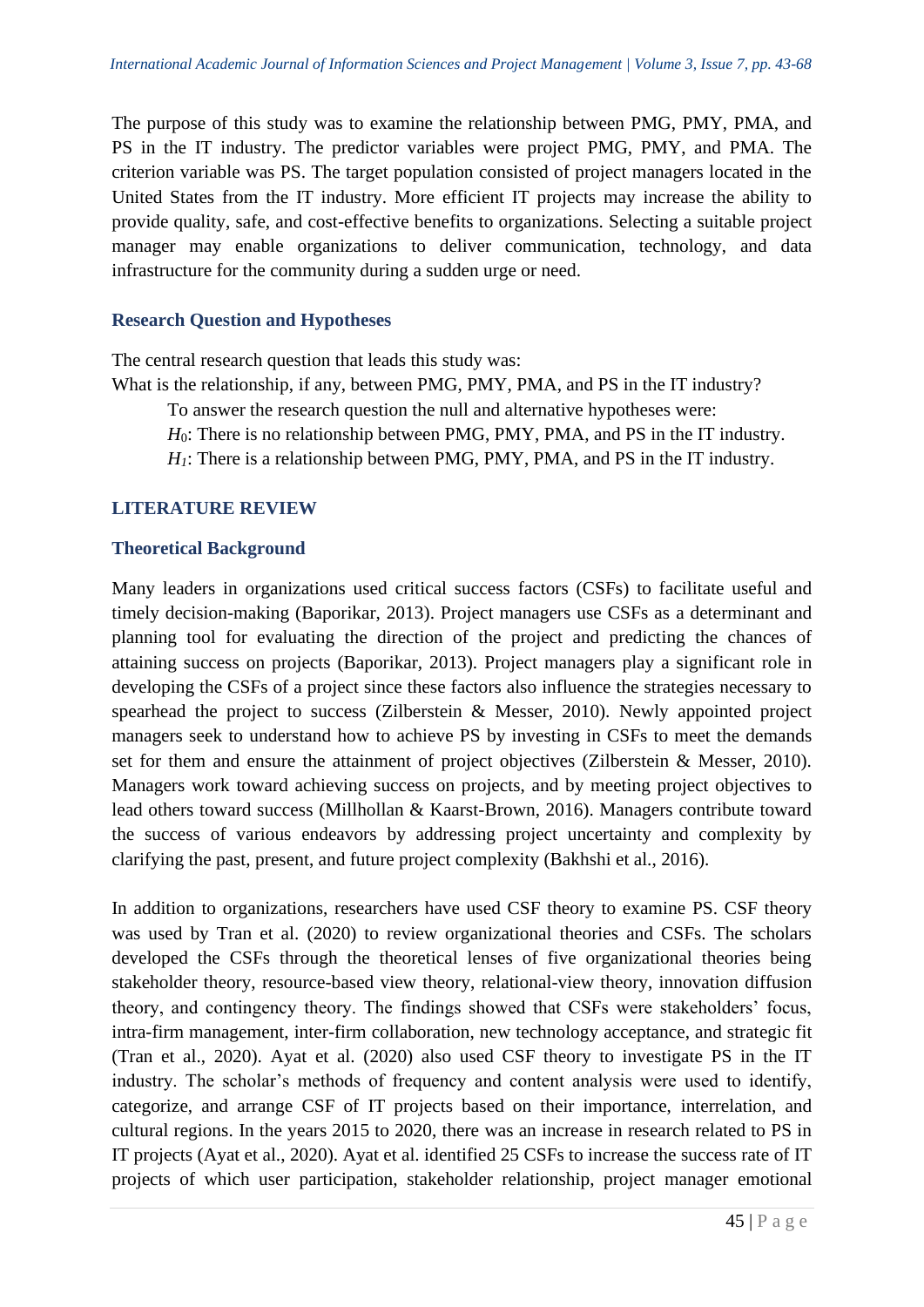intelligence, communication skills, and leadership skills, and top management support in the project were the most important factors for information communication technology projects. Gunduz and Almuajebh (2020) identified 40 CSFs and distributed a survey to understand how CSF can predict PS. Gunduz and Almuajebh used the research to support, evaluate, and measure the success of projects for better allocation of resources across the construction industry. Numerous CSF variables can be used by leaders in organizations to determine the rate of PS, but CSF with the view of PMG, PMY, and PMA was selected as these variables represented the predictor variables in this study. CSFs theory was the best framework to use in this study to assess PMG, PMY, PMA because these variables were not known to predict PS.

# **Project Managers' Gender**

Gender characteristics and how these characteristics interact in achieving PS and the project outcome results between men and women is an ongoing discussion (Hyde et al., 2019). Researchers have suggested that males and females think, act, and learn differently and are biologically diverse (Hyde et al., 2019). Studies with varying methodologies have shown that women could achieve the same results as men despite the behavioral and psychological variables (Witteman et al., 2019). But due to selection criteria and processes across many organizations, women are less likely to be hired than men in the workplace (Wang & Calvano, 2015). Male project managers have often appeared to achieve PS, but male dominance has been the case for many years in project management despite the similar performance of both genders (Brescoll, 2016; Perryman et al., 2016; Pinto et al., 2017; Rodríguez et al., 2017; Stamarski & Son Hing, 2015). Other research suggested that females who became pregnant were most likely to take maternity leave and leave the project (Hekman et al., 2017). Most females are not taking roles of project managers, painting the disparities existing within the social structures on female stereotypes across many industries (Klopotan et al., 2016).

Regardless of each gender's strength and its ability to ensure success, diversity can increase organizational success and enhance performance (Cook & Glass, 2015). Other researchers such as Godwyn and Stoddard (2017) argued that diversity increases conflict, reduces cooperation, and harms performance; females continue to be a minority in project management with their voices unheard. However, perceptions of injustice have partially mediated the relationship between observed incivility toward women and job satisfaction, turnover intentions, and organizational trust, with men feeling strongly about the uncivil treatment of women at work and the indirect effects on well-being (Miner & Cortina, 2016).

A significant disparity between genders exists in leadership positions (Battaglia et al., 2020). Salaries in the aggregate earned by female professionals are lower than those of their male counterparts, which results in female dissatisfaction on projects due to the wage difference (Schaller, 2016). Thus, there have been fewer projects managed by females, and the demand for equal treatment of females increased (Dreher & Ash, 1990). The labor force on projects has also shown a gap between genders since females were working more as secretaries and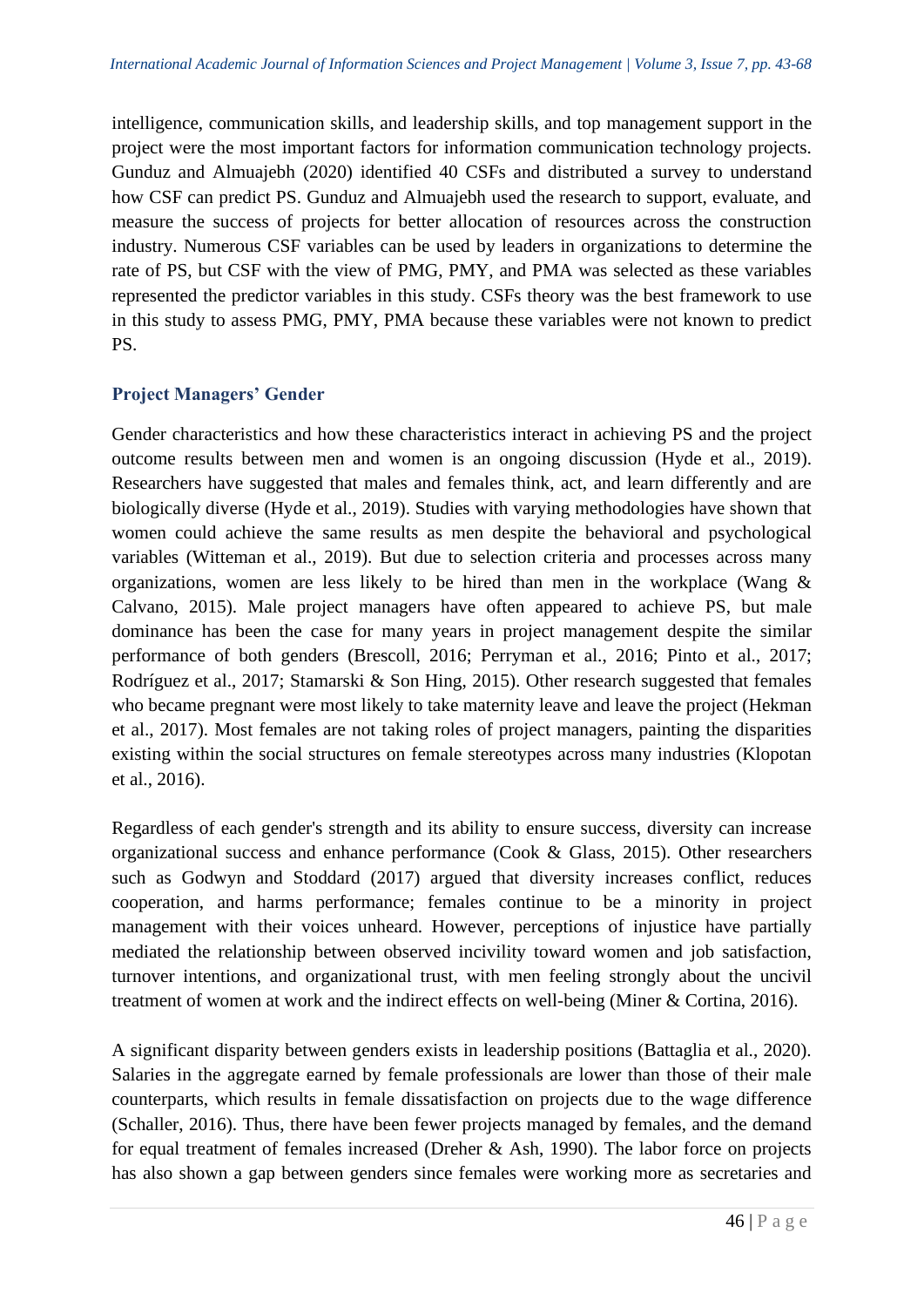administrators, whereas males dominated management roles and projects with increased paid jobs (Squires et al., 2015). The U.S. Department of Education increased the demand for females to obtain higher education to increase female workers (Grundy, 2017), which allowed women to enter the workforce and take project management roles (Nelson, 2015). However, this created numerous problems to evaluate the number of successes both genders have achieved (Nelson, 2015). But females are still less likely than males to be elected to leadership positions (Alan et al., 2020).

# **Project Managers' Experience**

The extent of a project manager's experience is instrumental in influencing PS (Meredith et al., 2017). Project managers' experience influences their skills, performance, ability to achieve results, and overall PS (Paton & Hodgson, 2016). Most experienced project managers in the IT industry are high achievers because project managers with many years of experience are capable of decisively directing and delegating activities to the project team (Kerzner, 2017), and they spend less time focusing on activities (Ramazani & Jergeas, 2015). Project managers with little or no experience gain success over time in management positions by participating jointly in projects, which allows them to share negative and positive outcomes of the project (Ramazani & Jergeas, 2015). Thus, project managers with good experience need to assist younger managers in improving their quality of performance to excel within the organization (Santos, 2016).

Project managers use different subsets of their skills to influence outcomes in projects (Gomes et al., 2012). For example, time management comes from experience, and when project managers have a high level of expertise in time management, they can plan, schedule, and resolve issues that arise on projects (Brière et al., 2015; Maslach & Leiter, 2016; Svejvig & Andersen, 2015). A project manager with good time management can also effectively communicate with team members (Maslach & Leiter, 2016). PMY also leads to PS because the more experience project managers have, the better they are capable of meeting deadlines because they are better at forecasting, estimating the deliverables, and meeting project budgets (De Carvalho et al., 2015).

The primary focus for leaders in organizations should be focusing on the project manager's experience during the hiring process and before onboarding (Ahmed & Anantatmula, 2017). Many project sponsors in organizations claim that project managers are leaders with potential, but the hiring process across companies preselect project managers based on how well they answer questions and communicate (Sankaran et al., 2019). Although project sponsors in organizations may declare the need to hire suitable project managers, they often experience challenges determining the necessary level of suitability (Dwivedi et al., 2015). To address the experience and skills shortage, some project managers join the profession after obtaining diverse levels of experience on different management levels (Furnell et al., 2017). According to Tóth (2020), PMY is related to project managers' competencies. The less PMY, the more project managers prioritize technical skills, while those with higher PMY consider human aspects more important. The findings also showed that technical skills continue to be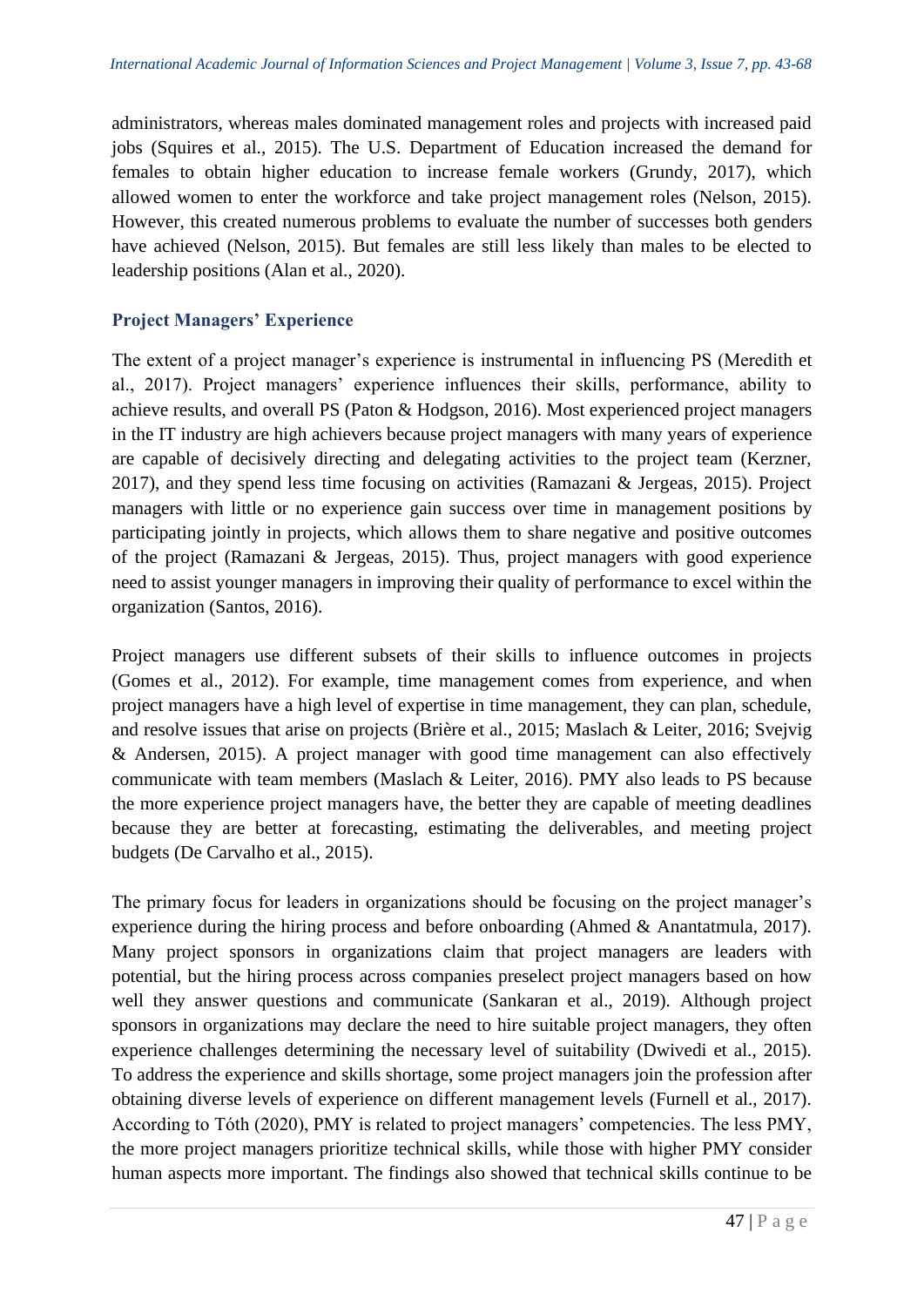ranked highest by project managers with fewer years of experience. There is an increased need to understand how PMY, talent, and skills impact PS.

# **Project Managers' Age**

PMA is an independent variable in this research. PMA does affect PS (Rezvani et al., 2016). In many countries, the population is aging, which means project managers are aging across the IT industry (Keehan et al., 2017). Aged project managers have increased representation in the entire community of project managers, and this trend of increase will continue to grow (Irmen, 2017). This trend exists in both undeveloped countries and developing ones (Hoxha & McMahan, 2019). According to Hoxha and McMahan (2019), the United Nations (UN) has listed population aging as one of the leading demographic trends of the 21st century and added that an unprecedented 900 million citizens are aged over 60, which constitute 13% of the global population. In the absence of any official information on PMA, the statistic figure available on the PMI webpage indicates a total of 5.5 million active project managers working in IT in the United States (PMI, 2018).

The population aged over 60 is the fastest-growing segment, and by 2050, around 25% of the world population will be over 60 years old (Choi et al., 2017). Kulik et al. (2014) mentioned the need to redefine how we refer to age as an interchangeable attribute because we have an older and more diverse workforce. Many recruiters in organizations fail to express or take note of the project managers' age during the recruitment process (Seboni & Tutesigensi, 2015). Many recruitment organizations fail to take note of PMA and omit to mention age in their policies because of a potential breach of employment statutes and the risk of legal challenges (Seboni & Tutesigensi, 2015). Based on a PMA, the level of organizing, planning, controlling, implementing, and executing projects could vary (Bezak & Nahod, 2011).

Amin and Kamal (2016) researched leadership qualities on project team performance. Amin and Kamal distributed a total of 450 questionnaires, and 379 project managers were selected. The findings showed that PMA positively influences the quality performance as age increases. These findings also showed that the industry has a significant generational gap. The researchers showed that younger project managers were more likely to have an influential background theory and lacked the expertise compared to the old generation of project managers.

Hoxha and McMahan (2019) evaluated the effect of the PMA on PS. The study showed that older project managers, compared to younger ones, focus on project control. Hoxha and McMahan concluded that PMA does not have a critical negative impact on PS. The study also showed that project managers aged over 50 are likely to have taken project management positions after switching from a different career. Some of the research findings showed that young project managers are more likely to choose the project management field as their primary career. Older aged project managers are presumed wiser and high-risk takers compared to the younger generation and tolerate mistakes from younger project managers (Srinivasan, 2012). Younger project managers tend to be more innovative and rely on tools,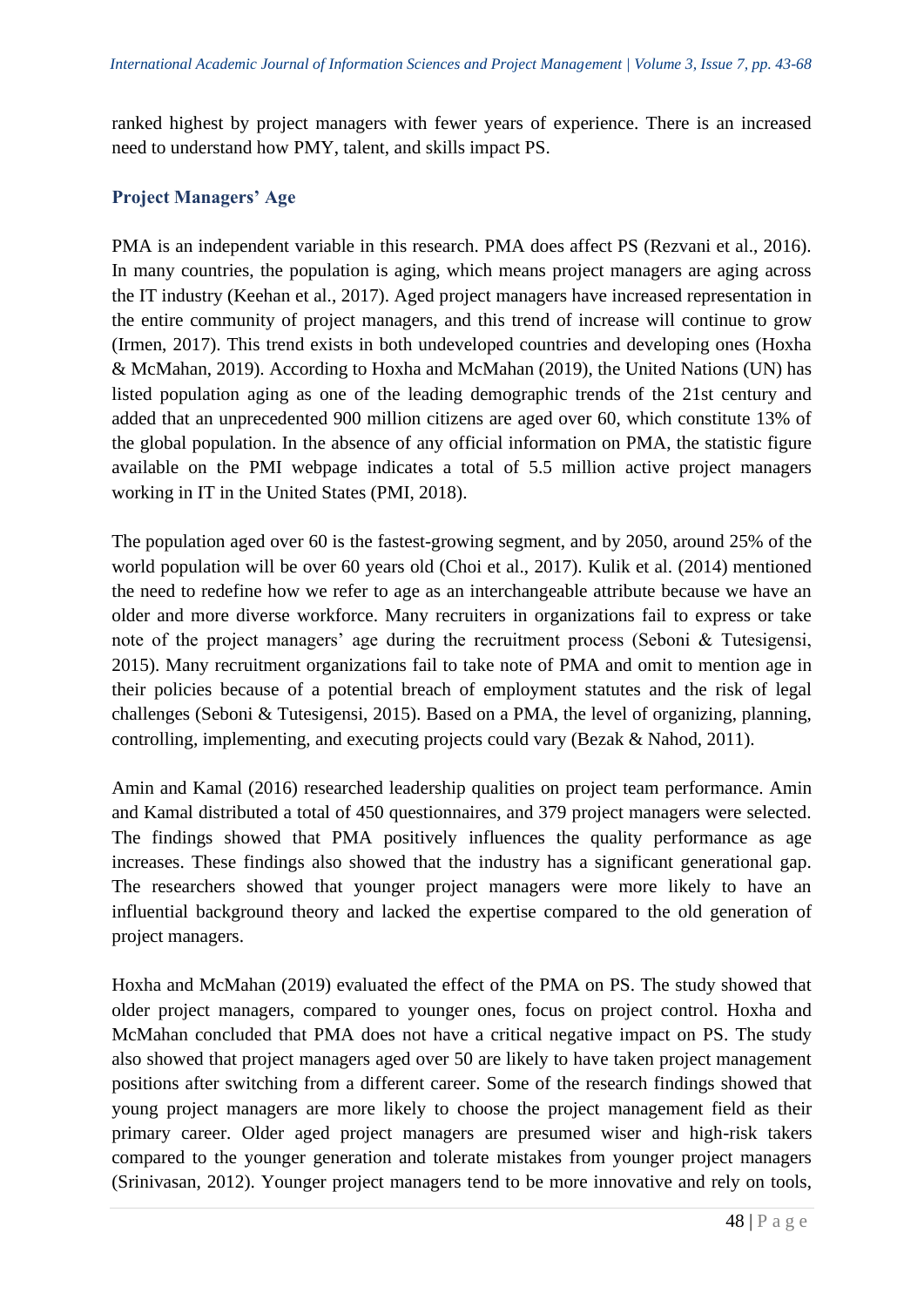software, and shortcuts to complete the job (Hoxha & McMahan, 2019). The absence of support for the younger managers that start their career as a project manager is a significant issue in contemporary society (Paton & Hodgson, 2016). According to Cattell et al. (2016), there is a 30% chance for younger project managers to change careers in the first 10 years. The increased number of active project managers at older ages represents a new challenge for managing a workforce that is more diverse in terms of age (Lain & Loretto, 2016). Due to the lack of benefits, recruitment organizations offer younger project managers an opportunity to change or transfer within departments causing a big gap of specific project experience (Hoxha & McMahan, 2019).

# **Project Success**

Chipulu et al. (2015) researched PS and outlined factors to reduce negative impacts on projects. Many projects fail because of many reasons. Project managers fail to achieve PS because of poor management, incompetency, unclear scope or requirements, and lack of understanding among the team (Dwivedi et al., 2015). Ahmed and bin Mohamad (2016) claimed that few project managers were reporting PS without being transparent whether they delivered the project based on the planned objectives, cost, time, scope, and benefits. The rate of PS to project failure has become a significant concern to many organizations (Alami, 2016). For example, IT project failure in India is between 50% and 70%, and 45% of IT projects run over budget and 7% over time (Pimchangthong & Boonjing, 2017). One of the main reasons why projects fail is hiring project managers who were neither competent nor suitable (Pimchangthong & Boonjing, 2017). Understanding the relationship between PS and project manager's characteristics is a significant step in avoiding failure on projects (Singh & Jankovitz, 2018). Project managers may deem themselves successful, yet other leaders that work on the same project may have a different view and consider the same project a failure (Lauren, 2018).

Researchers at the PMI (2016) conducted a study on factors necessary to deliver projects successfully. The study report was compiled by carrying out a survey that probed project management practitioners and leaders who contributed globally to the value of project management. The study attracted feedback from 3,234 professionals globally from diverse industries. The report showed a positive change in the way organizations manage projects and programs. The report also showed that about 60% of projects were more likely to meet objectives and stay within budget. More projects were meeting the cost budget than in previous years, according to the report. The report displayed that organizations lost an average of \$97 million for every \$1 billion invested because of the project manager's poor performance and incompetence. The report showed that project managers in the modern world were learning from their past and becoming smarter. The results also showed that project failure had declined on an average of 20% compared to the previous 5 years (PMI, 2016).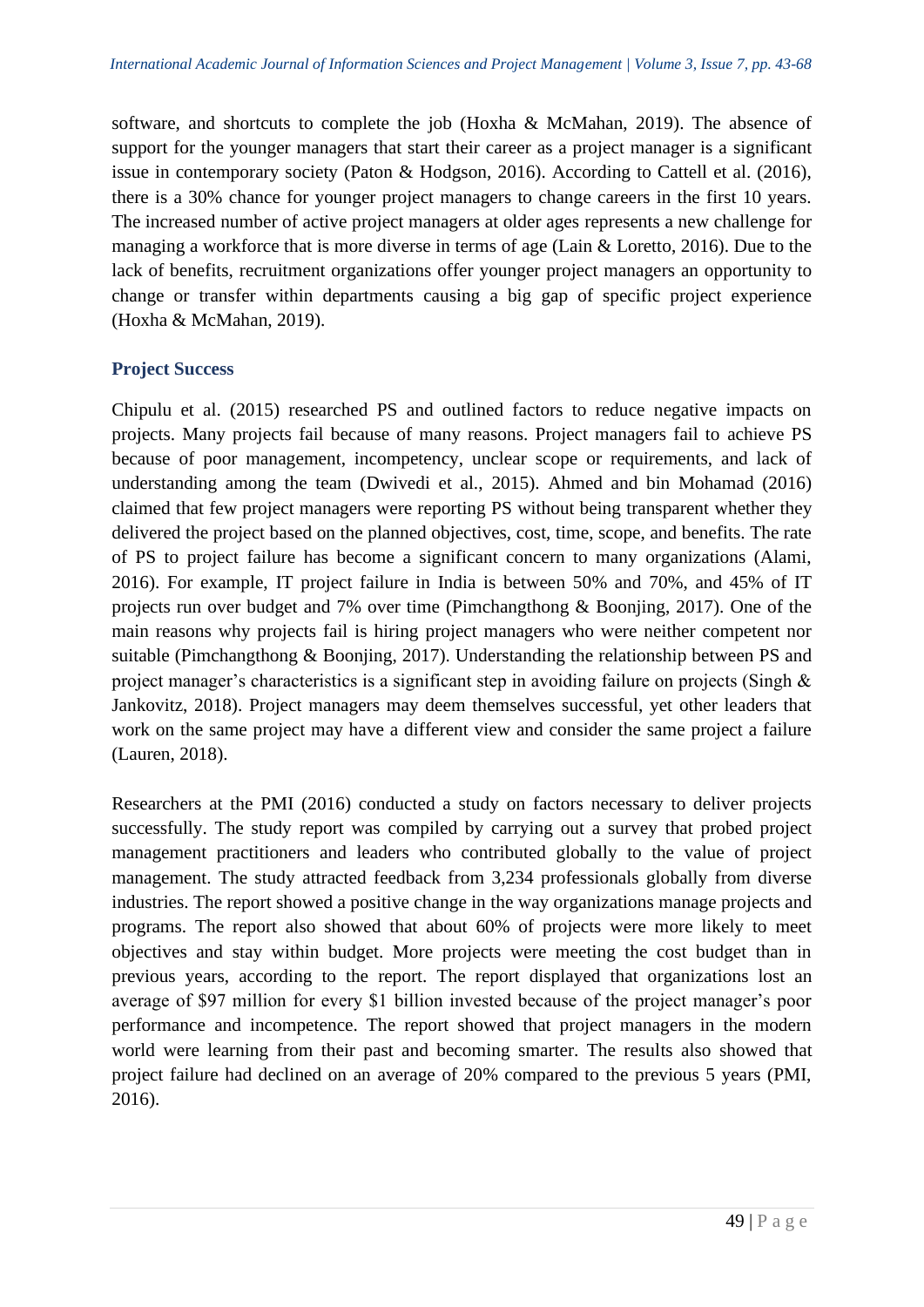Chua and Comendador (2017) conducted a study involving 126 IT project leaders in Massachusetts. The leaders admitted that 55% of projects they worked on did not go right and were considered a failure. The researchers realized that competent project managers addressed project failure by improving various aspects of their trade, such as project management research, embracing innovation, and introducing new technology as solutions. According to Mithas and Rust (2016), project managers are also increasingly investing in the development of management information systems.

Gunter (2020) researched the relationship between project managers' competencies and PS. The findings showed a significant positive predictive relationship between both variables. Levý (2020) researched project managers' leadership and PS. This study's theoretical framework encompassed several theories to understanding the relationship between leadership, project managers, and PS. The findings of this research showed leadership in project managers had a weak relationship with PS.

Menberu (2020) researched PS to determine if project managers' competencies lead to PS. Part of this research was to understand the impacts on PS. The scholar used both primary and secondary data to achieve the intended research objectives. Questionnaires and semistructured interviews were also used and distributed to 57 participants. The findings showed that project managers' competence predicts PS. Competencies include time management, financial management, cost management, quality management, integration management, scope management, procurement management, risk management, safety management, and environmental management. The scholar findings also showed that the top five CSFs for PS were project cost, project time, technical specifications and functional requirements, clients' satisfaction, and stakeholders' relationship, all related to project managers' competence.

# **Methodology**

In quantitative research methods, researchers use data to test existing theories and specific hypotheses, and in qualitative studies, researchers use the data to generate new hypotheses (Von Bastian et al., 2016). Because the objective of this study was to test hypotheses, the quantitative method was the best method to use. Researchers use nonexperimental correlational design to examine variables and relationships between variables (Becker et al., 2016). Researchers use correlational design when the purpose is to seek and identify if a relationship between variables exists (Miller, 2005). Because the purpose of this study was to determine if an association exists between variables, the correlational design was appropriate.

Web-based surveys emerge as a modern data collection method since researchers can obtain data collection faster with ease and convenience compared to other data collection methods (Couper, 2017). In this study, data were collected through SurveyMonkey Audience. SurveyMonkey Audience is a service through SurveyMonkey that enables researchers to use additional features such as selecting participants based on demographics and selection criteria (SurveyMonkey, 2018a). The research was quantitative, and a reliable and valid instrument for the survey questions was used. The survey results included participants' age, gender, and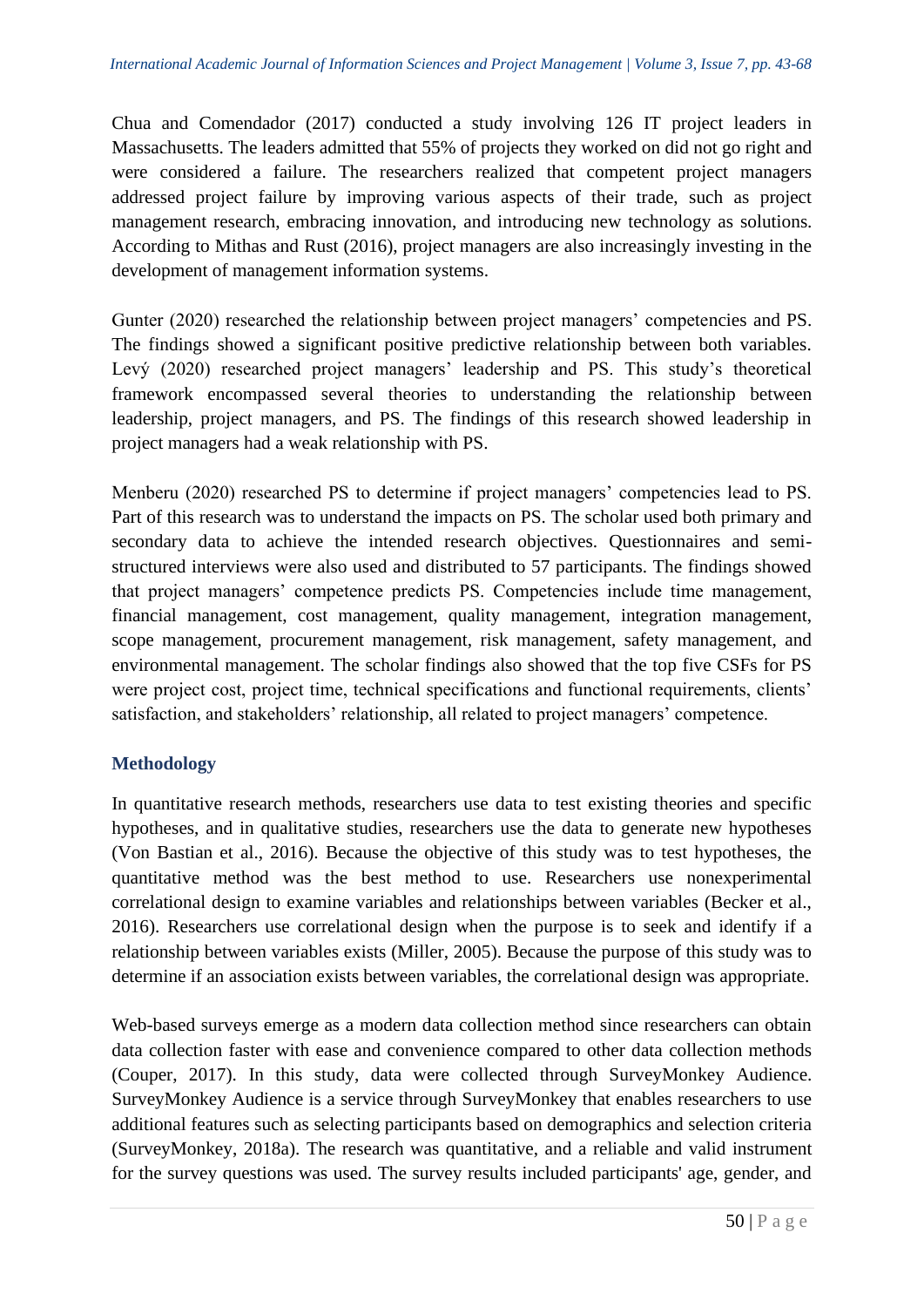years of experience. During data collection, participants accepted the SurveyMonkey Audience invitation and read the informed consent form before agreeing to proceed with the survey.

Participants were automatically targeted based on the following selection criteria: (a) project managers that were 18 years or older at the time of the survey, (b) project managers that have completed projects in the IT industry, and (c) project managers from the United States. Researchers can add prequalifying questions on SurveyMonkey to qualify and disqualify participants based on eligibility criteria (SurveyMonkey, 2018b). Prequalifying questions on SurveyMonkey Audience were used to select participants that met the eligibility criteria before they proceeded to the survey. If participants selected an answer that was not within the eligibility requirement, they were automatically disqualified from taking the survey.

The study included a convenience sampling method to select from a pool of members who were part of the population of IT project managers in the United States and SurveyMonkey members. Very few researchers that previously undertook convenience sampling experienced little credibility (Prabhu & Ramesh, 2019). The procedure served to curb every possibility of sampling bias in the research and was essential to use the chosen sample size for generalizing the entire population of project managers in the IT industry in the US.

Power analysis indicated that a sample size of 56 was sufficient to warrant a confidence level of 0.95 for this study. According to Akobeng (2016), statistical power represents the probability of correctly detecting a real effect or relationship and is the complement of *þ*, which is the likelihood of committing a Type II error. Type II error is the fault of accepting the null supposition when it is false, and when statistical power increases, the probability of making a Type II error decreases (Derrick et al., 2016). A total of 105 responses from the SurveyMonkey webpage were received and processed. A post hoc power analysis showed 99.96% confidence in a sample of 105 IT project managers.

PIP was the instrument used in this study to measure PS. Pinto and Slevin (1988) developed the PIP instrument in 1988 to deal with relationships and measure PS. Project managers use different techniques for measuring PS, including PIP, critical path analysis, flow chart diagram, Gantt chart, and program review techniques (Slevin & Pinto, 1986). Slevin and Pinto (1986) developed the PIP to improve PS using 13 specific PS questions.

Slevin and Pinto (1986) researched topics related to PS and CSFs and broadened their research to assess aspects and factors to help project managers determine if their projects were successful. PIP includes many advantages for assessing PS compared to other instruments and overcomes the weaknesses of different tools used in measuring PS by filling the gaps (Hosford, 2017). PIP was used by many project managers to systematically monitor successful factors concerning their specific projects (Slevin & Pinto, 1986). According to Pinto and Slevin (1988), users can use the PIP instrument to measure PS by determining the survey score. According to Gadison (2016), researchers used the PIP instrument for Likerttype questions on a 7-point ordinal scale to measure success. Previous authors, such as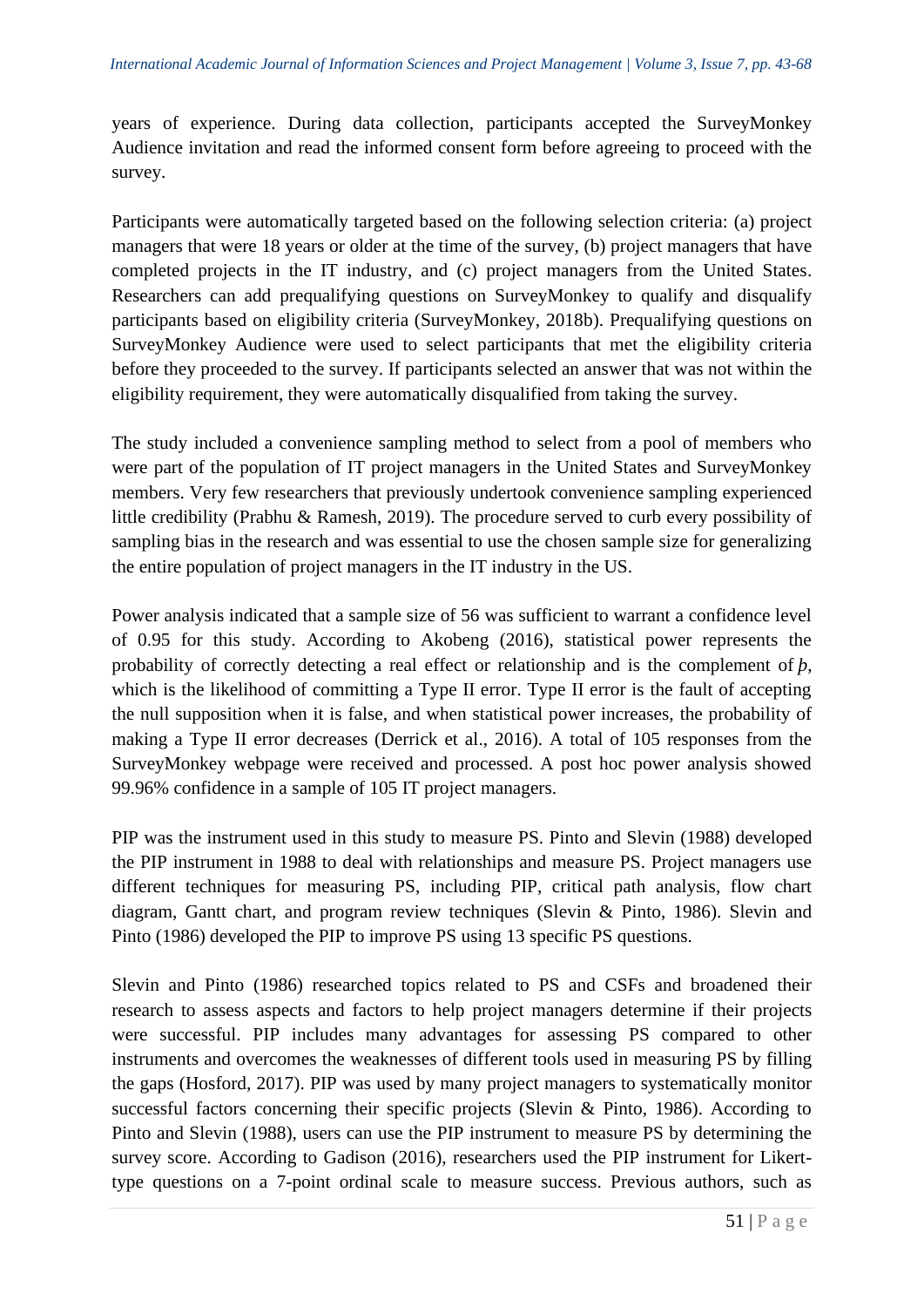Hosford (2017) and Gadison (2016), used PIP to measure PS by posing a questionnaire to participants. The rating of each question on the PIP is on a Likert ordinal scale from 1 to 7, where the scale one means participants *strongly agree*, and seven being *strongly disagreed* (Mazur et al., 2014).

PIP included survey questions that are informal, formal, technology, and knowledge assimilation at an interval scale using the seven scales. The length of the survey was short enough that it took the average user less than 5 minutes to complete the survey. Respondents had at least 15 minutes to answer the entire survey. Participants spend 21 seconds on average to answer one survey question (Lohse et al., 2017).

Researchers can calculate the PIP scoring by summing the rating of all the survey questions (Pinto & Slevin, 1988). There were 13 questions on the survey. Respondents rated each question between 1 and 7. The higher the PIP score, the higher the success rate or percentile. The highest score on the survey was rated as 91 or 100th percentile if all questions were rated 7. When the total score of the survey was below 45 or 50th percentile, the project was considered a failure. When the survey score was above 73 or 80th percentile, the project was considered a success. When the score was between 45 and 73, the project was neutral. If the score is less than the 50th percentile, PS is critical (Pinto & Slevin, 1988).

The PIP is an existing instrument used as a project management evaluation tool proven to be trusted and very reliable (Slevin & Pinto, 1986). Researchers use the PIP instrument because of the satisfactory results they can achieve in their research (Hosford, 2017). According to Sava (2016), the PIP instrument was previously used by scholars, which attracted over 100 project managers working in the IT sector and members of PMI. According to Choshin and Ghaffari (2017), a Cronbach alpha over .70 is acceptable. Sava (2016) asserted that PIP has a published reliability score of over .70. Mazur et al. (2014) conducted a study relating to PS, and the PIP instrument had a reliability of .93. The original PIP instrument was used in this research; Dr. Pinto and Dr. Slevin, the authors of this instrument, granted their permission to use the instrument. In this study, Cronbach alpha for PIP was .91, indicating that the instrument was reliable.

Many researchers use multiple regression methods to determine the extent of relationships between variables (Plonsky & Oswald, 2017). Researchers use multiple regression as a statistical method to predict the value or assess a relationship between a dependent variable based on the values of two or more independent variables (Halls & Randall, 2018). Thorugh SPSS, a multiple regression analysis was used to examine if a relationship existed between the predictor variables PMG, PMY, PMA, and the criterion variable PS. Before conducting multiple regression analysis, the type of dependent and independent variables and the assumptions of independence of residuals, linearity, homoscedasticity, multicollinearity, outliners, and normality was considered. According to Plonsky and Ghanbar (2018), the multiple regression assumptions are multicollinearity, normality, linearity, homoscedasticity, and independence of residuals.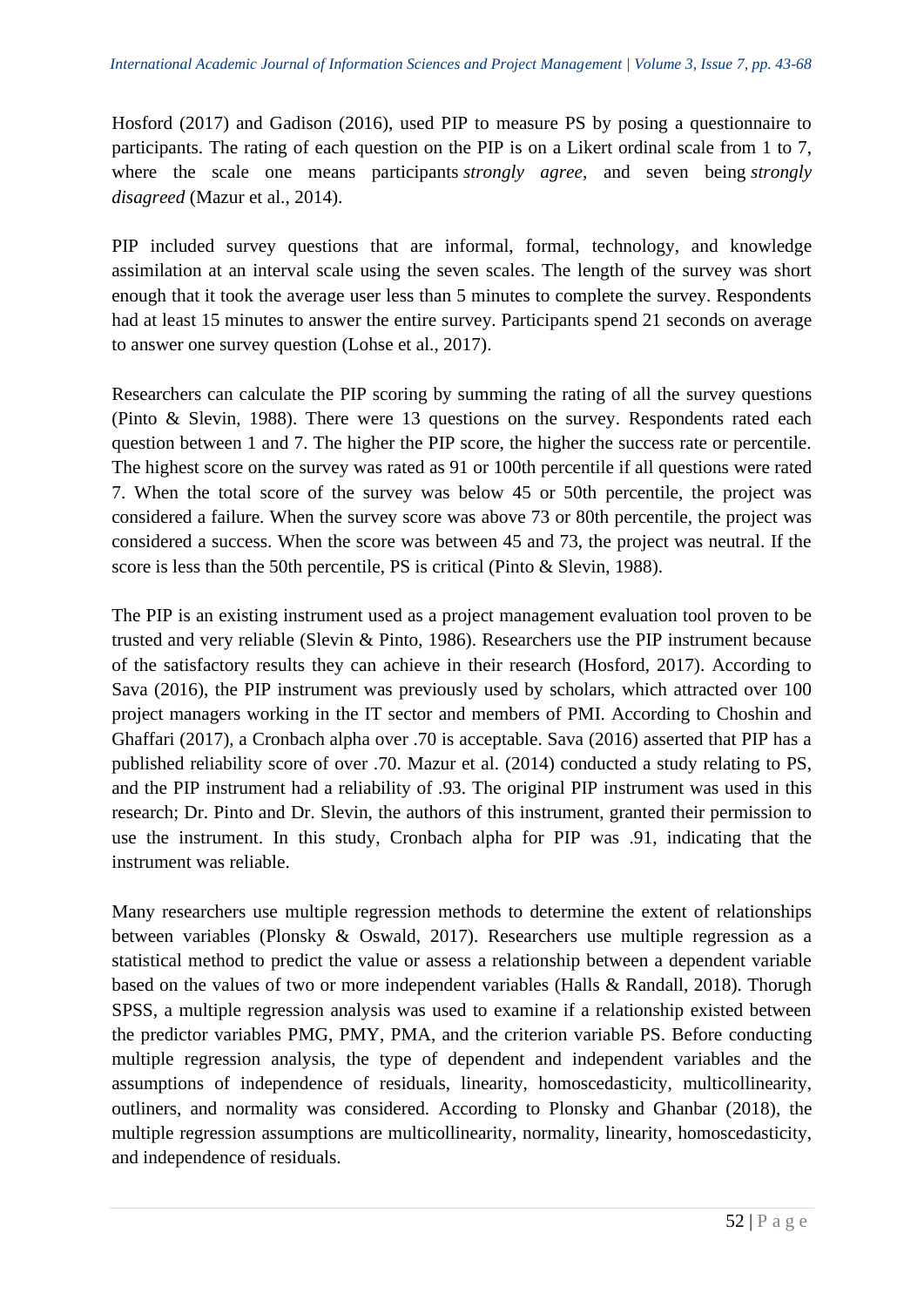Respondents rated each question on the survey between 1 and 7. The higher the rating was, the higher the success rate. Respondents scored the survey a maximum of 91 when all questions were rated 7. Percentile at 50th meant project failure when the score was below 45. Percentile between 50th and 80th meant neutral when the score was between 45 and 73. Percentile above 80th meant the project was a success when the score was above 73. SPSS computer package was used to test and determine if a relationship existed between the predictor and criterion variables. A summary table of the multiple regression showed the coefficient of determination. R2 falls between 0 and 1, where the value 1 means a strong relationship exists between the variables (Zhang, 2017). R2 gives the proportion of variation in the dependent variable that can be explained by the independent variables (Hamilton et al., 2015).

# **Results**

# **Test of Assumptions**

Eight assumptions were assessed: type of dependent variable, type of independent variables, independence of residuals, linearity, homoscedasticity, multicollinearity, outliners, and normality. The dependent variable in this research was PS measured on a continuous scale. The second step included the type of independent variables. The independent variables were PMG, PMY, and PMA. PMG was a nominal categorical variable with two categories: male and female, with no intrinsic ordering. PMG was a dichotomous variable with two categories, male and female. Categorical independent variables in the regression analysis involve applying coding methods in numerical values (Alkharusi, 2012). PMG was numeric, where one represented female and two represented males. PMY and PMA were ordinal variables. PMY and PMA variables both had categories and were ordered by years of experience and age, respectively. Researchers can test ordinal variables with a common statistical framework (Williams, 2020). During analysis, researchers can assign numbers to objects to reflect the empirical relations by always assigning the higher number to the heavier object (Konerding, 2020). The independent variable PMA being ordinal was coded to numeric by assigning a higher number to the highest age. PMY was ordinal and numeric in SPSS by assigning the highest number to the highest years of experience. The results of the analysis showed no relationship exists between the dependent and independent variables.

The third step was to check the independence of residuals. Independence of residuals refers to the assumption that errors are independent of one another (Lewis-Beck & Lewis-Beck, 2015). When the assumption is violated, the independence of residuals will show estimates of the regression coefficient, causing inaccurate results (Chen et al., 2018). The assumption of independence of residuals was checked by plotting and viewing the P-P and scatter plotsand the Durbin-Watson statistic. The Durbin-Watson statistic ranges between 0 and 4, and a value of 2 means that there is no autocorrelation detected in the sample (Rivel & Yirong, 2020). Durbin-Watson statistic was 2.062, indicating no autocorrelation in the sample. The fourth step was to check for linearity. Researchers use scatterplots to visually test the presence of linearity and homoscedasticity (Yu et al., 2020). Data showed that there was no violation of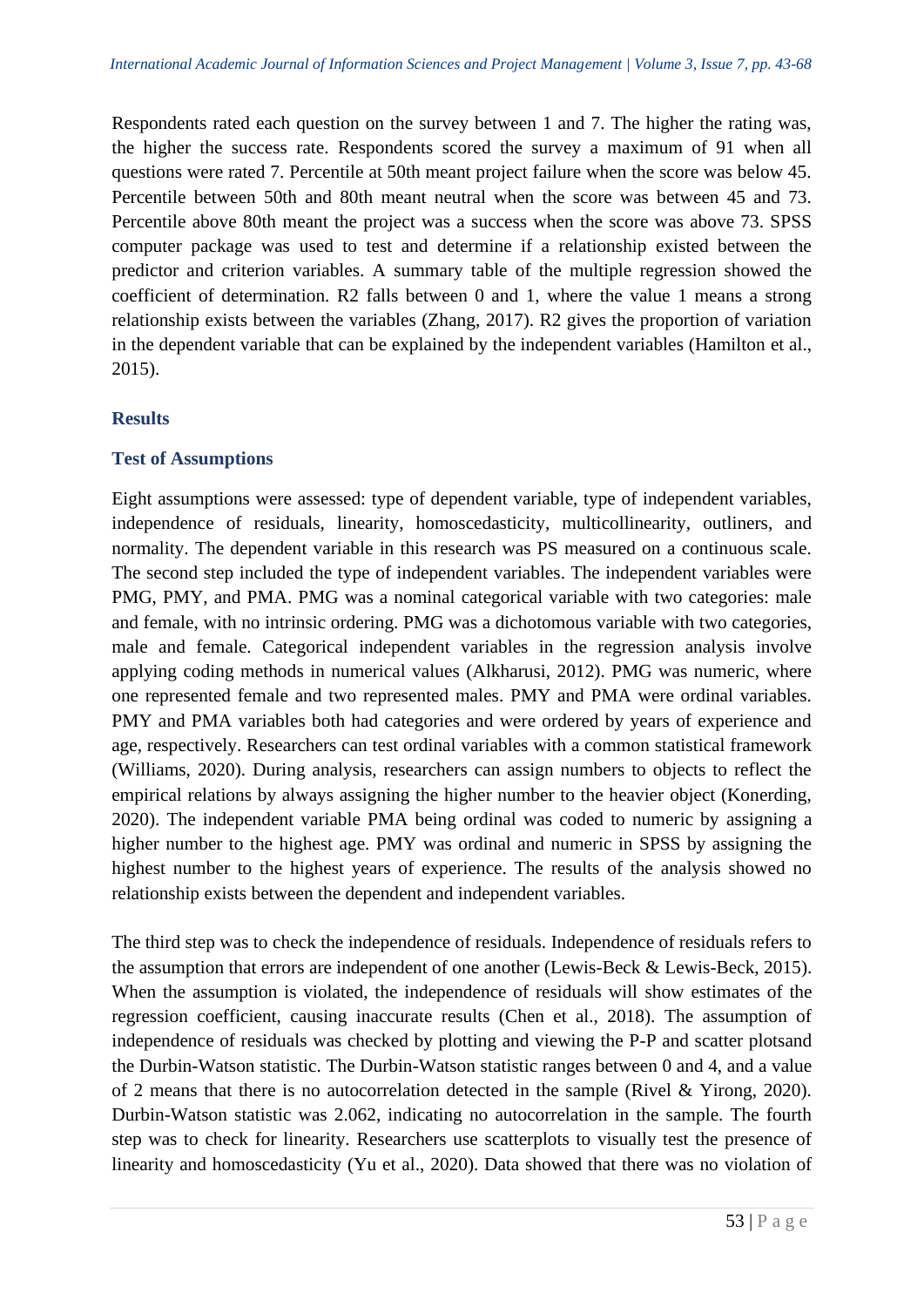the linearity assumption. The plot of residual fit the expected pattern well enough to support the claim that the residual was normally distributed, and the points do not lie on a curve around zero, rather than fluctuating randomly, which satisfied the linearity assumption.

The fifth step was to determine if the data showed homoscedasticity. Homoscedasticity or error variance is an assumption used by many researchers and is detected by plotting the residuals data against predicted values (Yang & Mathew, 2018). Data in a scatterplot diagram show that there was no violation of the homoscedasticity assumption. Researchers use scatterplot diagrams to assess homoscedasticity, and a rectangular fashion is enough to assume it exists (Won et al., 2017). Because there was no rectangular fashion shape, the data points were also randomly distributed, showing no curvature with a mean of zero demonstrating the realization of this assumption. The sixth step was to determine if multicollinearity existed. Multicollinearity was evaluated by viewing the correlation coefficients among the predictor variables. Researchers use correlation coefficients analysis to examine the potential relationship between the study predictor variables, and multicollinearity issues are determined by coefficient analysis (Thompson et al., 2017). All correlation coefficients had a VIF score below 10. Values lower than .10 and higher than 10 show high collinearity in the data (Gómez et al., 2016). The VIF values were within the acceptable parameters, showing no multicollinearity.

The seventh analysis was to check the data had no significant outliers and highly influential points. Outliers were evaluated by reviewing Cook's distance. If Cook's distance is less than 1, then researchers do not have to remove outliers in their analysis (Menzel et al., 2017). Cook's range was .143 and the mean was .012, which is higher than three times the average. However, the maximum value (.143) was less than .5, indicating that the variable did not have outliers that had undue influence on the model. The results showed normality was not violated. The eighth step and final assumption was to check if the residuals were normally distributed. A histogram of the regression standardized residuals was plotted to confirm normality was not violated. Normally distributed attributes reveal a perfect belled-shaped curve (Jeong & Jung, 2016). The PS variable had a normal distribution. Therefore, the normality assumption was not violated.

# **Descriptive Statistics**

PS had an average mean of .7752, PMA had an average mean of 2.24, PMG had an average mean of 1.50, and PMY had an average of 1.92. The survey included males and females, though male participants (50.48%) slightly exceeded females (49.52%). Participants' experience varied from 0 to above 20 years. The majority of the respondents had between 0 and 5 years (40 %) of experience, followed closely by participants with between 6 and 10 years of work experience (37.14%). Nevertheless, some participants had between 11 and 20 years of working experience (13.3%), and 9.52% of the respondents revealed having more than 20 years of working experience. The ages of participants varied between 18 and 46. Most respondents were between 25 and 35 years of age (50.48%), whereas 23.81% of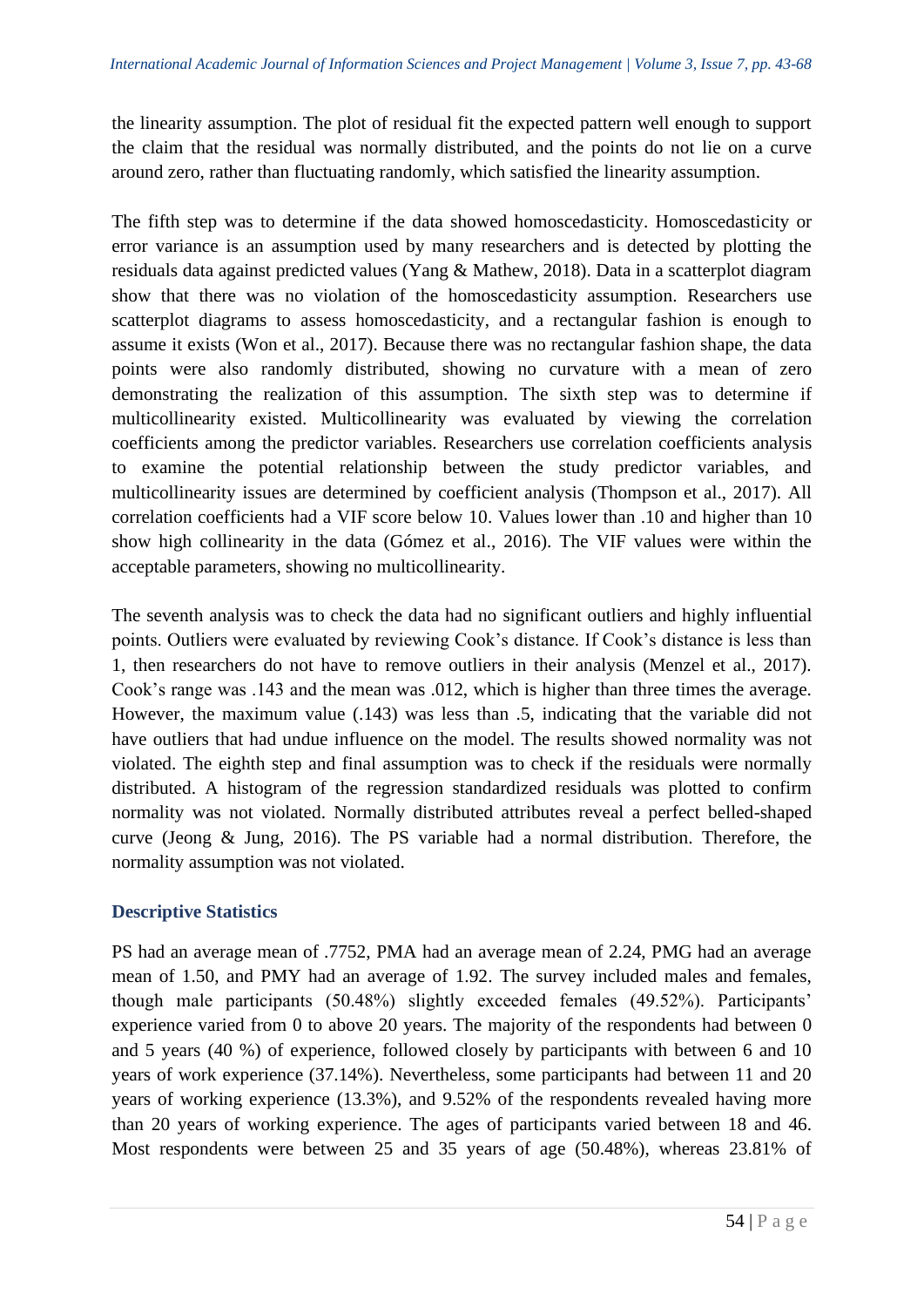participants were between 36 and 45. The statistics also showed that 17.4% were between 18 and 24, and 8.57% of the research participants were above 46.

# **Inferential Results**

Researchers use multiple regression as a statistical method to predict the value or assess a relationship between a dependent variable based on the values of two or more independent variables (Halls & Randall, 2018). Table 1 and Table 2illustrate the model coefficients from the multiple regression analysis. According to Fauzi (2017), by convention, researchers should reject the null hypothesis (Ho) in favor of the alternative hypothesis (H1) when the *Pvalue* is below 0.05. A standard multiple linear regression analysis,  $\alpha = 0.05$  (two-tailed), was used. For the independent samples t-test, SPSS was used to determine if a relationship existed between the variables.

PMG was a dichotomous variable, so a moderation analysis was conducted. A regression test on males and females was conducted separately to check the significance value to confirm if PMG was a moderator. Researchers can practice the testing of a linear moderation hypothesis by using regression analysis by including each product independently of the other with the dependent variable (Hayes & Montoya, 2017). Based on tables 1 and 2, the p-value for the predictor attributes is not significant because the p values were not less than  $\alpha$ =0.05 for both males and females.

| <b>Regression Analysis Summary for Predictors for females</b> |                                |       |                                              |          |       |  |  |
|---------------------------------------------------------------|--------------------------------|-------|----------------------------------------------|----------|-------|--|--|
| Female                                                        | Unstandardized<br>Coefficients |       | Standardized<br>Coefficients<br><b>B</b> eta |          | S1g   |  |  |
| Variable                                                      | В                              | SE B  |                                              |          |       |  |  |
| Constant                                                      | 0.826                          | 0.055 |                                              | 14.955   | 0.000 |  |  |
| <b>PMA</b>                                                    | $-0.031$                       | 0.024 | $-0.194$                                     | $-1.256$ | 0.215 |  |  |
| <b>PMY</b>                                                    | 0.014                          | 0.021 | 0.106                                        | 0.685    | 0.497 |  |  |

# **Table 1**

#### **Table 2**

| Male       | <b>Regression Analysis Summary for Predictors for males</b><br>Unstandardized<br>Coefficients |       | Standardized<br>Coefficients<br><b>B</b> eta |          | S1g   |
|------------|-----------------------------------------------------------------------------------------------|-------|----------------------------------------------|----------|-------|
| Variable   | В                                                                                             | SE B  |                                              |          |       |
| Constant   | 0.837                                                                                         | 0.043 |                                              | 19.423   | .000  |
| <b>PMA</b> | $-0.010$                                                                                      | 0.022 | $-0.080$                                     | $-0.463$ | 0.645 |
| <b>PMY</b> | $-0.024$                                                                                      | 0.020 | $-.0203$                                     | $-1.184$ | 0.242 |

A multiple regression analysis was conducted instead of an ordinal regression because the dependent variable was not ordinal and was a continuous dependent variable. PMG was a dichotomous variable and not a moderator. Males and females were not statistically significant, as shown in Table 1 and Table 2. A multiple regression with PMG included as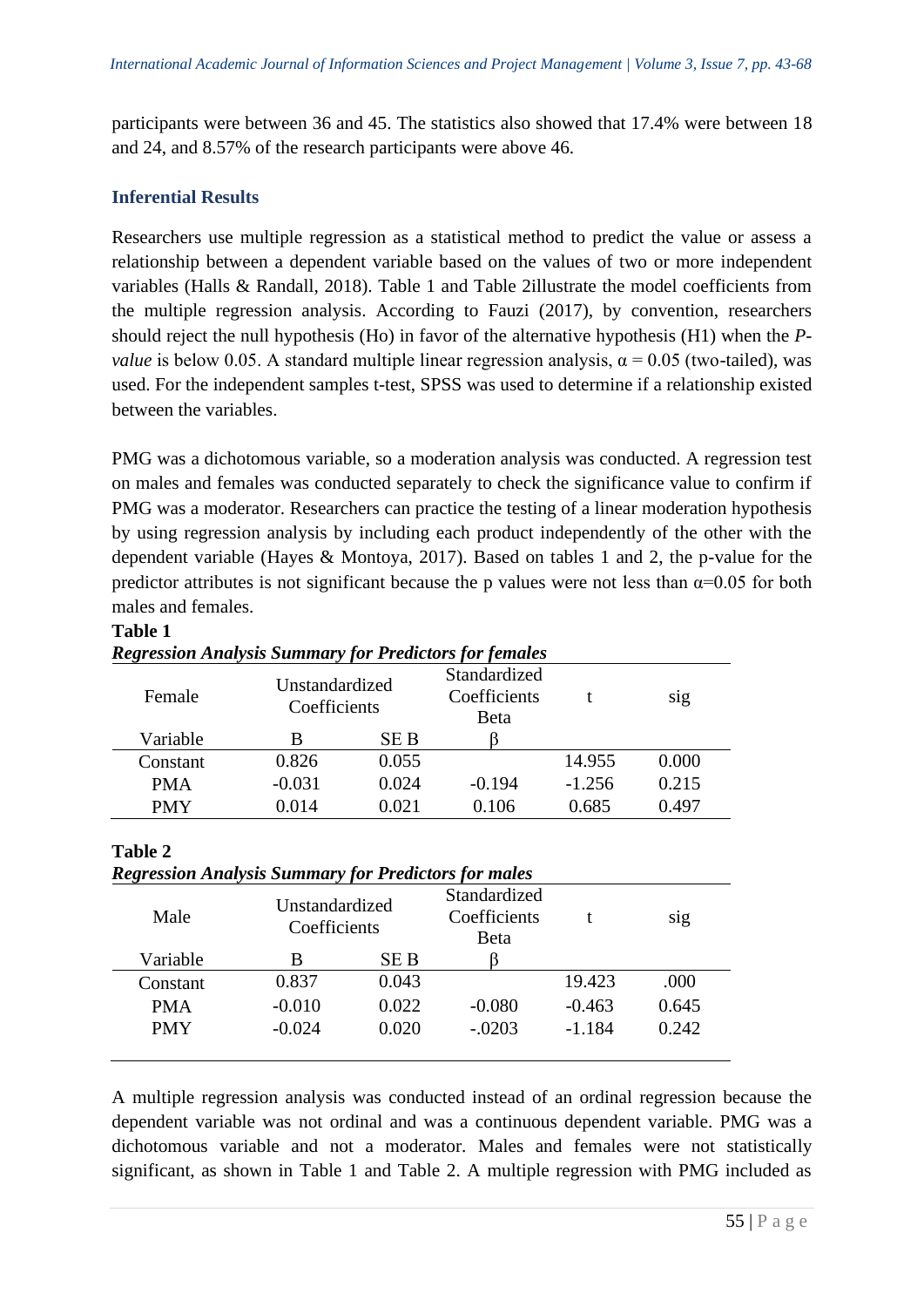part of the independent variables was conducted, which included females and males. Males were coded as one and females as zero and ran a multiple regression test. Based on table 3, the p-value for the predictor attributes is not significant because the p values were not less than  $\alpha$ =0.05. The null hypothesis (Ho) was not rejected, implying that there was no statistical relationship between the dependent and independent variables. PMG, PMY, and PMA in the IT industry do not predict PS. Multiple regression analysis indicated no statistically significant relationship.

| <b>Regression Analysis Summary for Predictors</b> |                                |            |                                      |          |      |  |  |
|---------------------------------------------------|--------------------------------|------------|--------------------------------------|----------|------|--|--|
|                                                   | Unstandardized<br>Coefficients |            | Standardized<br>Coefficients<br>Beta |          | р    |  |  |
| Variable                                          | В                              | <b>SEB</b> |                                      |          |      |  |  |
| Constant                                          | 0.841                          | 0.036      |                                      | 23.198   | .000 |  |  |
| <b>PMA</b>                                        | $-.024$                        | .016       | $-165$                               | $-1.444$ | .152 |  |  |
| <b>PMY</b>                                        | $-.002$                        | .014       | $-.020$                              | $-174$   | .862 |  |  |
| <b>PMG</b>                                        | $-0.016$                       | .023       | $-.066$                              | $-.675$  | .501 |  |  |

*Regression Analysis Summary for Predictors*

**Table 3**

Table 4 shows the value of R2 in multiple regression SPSS outputs. Predictors were constant, included PMG, PMY, and PMA. The value of R2 was .035, which indicates that only 3.5 % of the variation in PS being the criterion variable can be explained by the variation in the ipredictor variables PMG, PMY, and PMA.. The value of R2 shows how much the independent variables explain the dependent variable (Owen & Prieur, 2017). R2 gives the proportion of variation in the dependent variable that can be explained by the independent variables (Hamilton et al., 2015).

# **Table 4** *Model Summary (R2 value)*

| Model |       |          | R Square | <b>Std Error</b> |
|-------|-------|----------|----------|------------------|
|       |       | R Square | Adjusted | of the           |
|       |       |          | R square | estimate         |
|       | 0.188 | 0.035    | 0.007    | 0.11941          |
|       |       |          |          |                  |

After analyzing table 3 and table 4, it was concluded that PMG, PMY, and PMA do not predict PS. The results showed no relationship existed between the variables. Thus, the null hypothesis (*H*0) was not rejected, implying that there was no statistical relationship between the predictor and criterion variables. PMG, PMY, and PMA in the IT industry do not predict PS.

# **Discussion**

The theoretical foundation of this study was the CSFs theory. According to Baccarini (1999), success criteria should be project-specific, and a core project management concept. The importance of determining factors to understand PS was carried out by the PMI, and the causes of success and failure on projects have been the theme in many types of research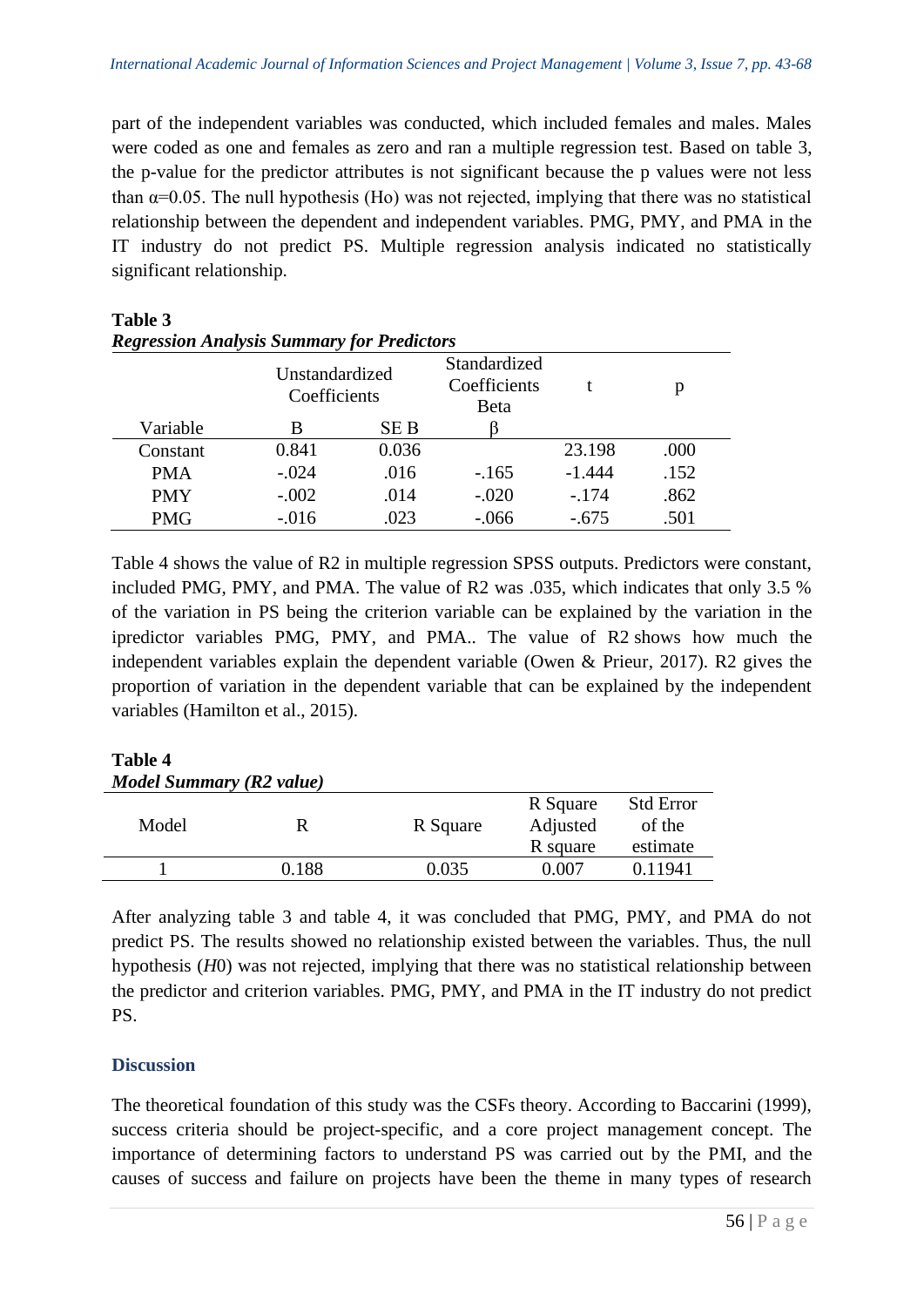(Shenhar et al., 2002). According to Parson (2020), project managers' characteristics have been identified as a critical component of CSFs in managing projects and achieving PS.

Hekman et al. (2017) examined the influence of genders and PS on projects and showed that either gender is likely to achieve PS. Hekman et al. showed that PS was different for male and female gender, but they were likely to achieve similar results. This study results aligned with Hekman et al. (2017), in which this research findings showed that PS was not contingent on PMG. The results showed that males and females can achieve similar results and that gender was not a critical factor that impacts PS. Gunter (2020) researched the relationship between project managers' competencies and PS, and the results showed a significant positive predictive relationship between both variables. Even though competencies are gained through experience, there is no evidence that project manager's years of experience predicts competencies. Even if so, one cannot conclude that because years of expereince predicts competencies and because competency predict project success then years of experience predicts project success.

Levý (2020) researched project managers' leadership and PS. Levy's theoretical framework encompassed several theories to understanding the relationship between leadership, project managers, and PS. The findings of this research showed that leadership in project managers had a weak relationship with PS. According to Brière et al. (2015), project managers with higher years of experience could achieve desirable project outcomes compared to project managers with fewer years of experience. The findings of Brière et al. showed that PMY was not a factor that predicts PS in IT projects.

Hoxha and McMahan (2019) evaluated the effect of the PMA on PS, and the study showed that older project managers, compared to younger ones, focus on project control, and concluded that PMA does not have a critical negative impact on PS. The findings of this research confirm the findings of Hoxha and McMahan, showing that the PMA does not predict PS.

Project sponsors should not justify, hire, and target potential project managers based on PMG, PMY, and PMA to predict PS. Projects are critical to the sustainable growth and survival of businesses (Biloslavo et al., 2018). PS is crucial to overall organizational success (Ekrot et al., 2016). Project managers have a significant role in the success of projects (Ekrot et al., 2016; Sadeghi et al., 2014). Project sponsors should focus on project manager's competencies (Gunter, 2020; Menberu, 2020) and leadership (Levý, 2020) as predictors of project success. The problem is that assigning a competent project manager to a project is challenging and requires considerable effort (Flöthmann et al., 2018).

Understanding there is no relationship between PMG, PMY, PMA, and PS in the IT industry may enable project sponsors to select the right project manager to complete community critical IT projects by focusing on other project manager's characteristics that predict PS. Other implications include spreading a sense of equality among project management job seekers as the selection process will not include project manager's characteristics that do not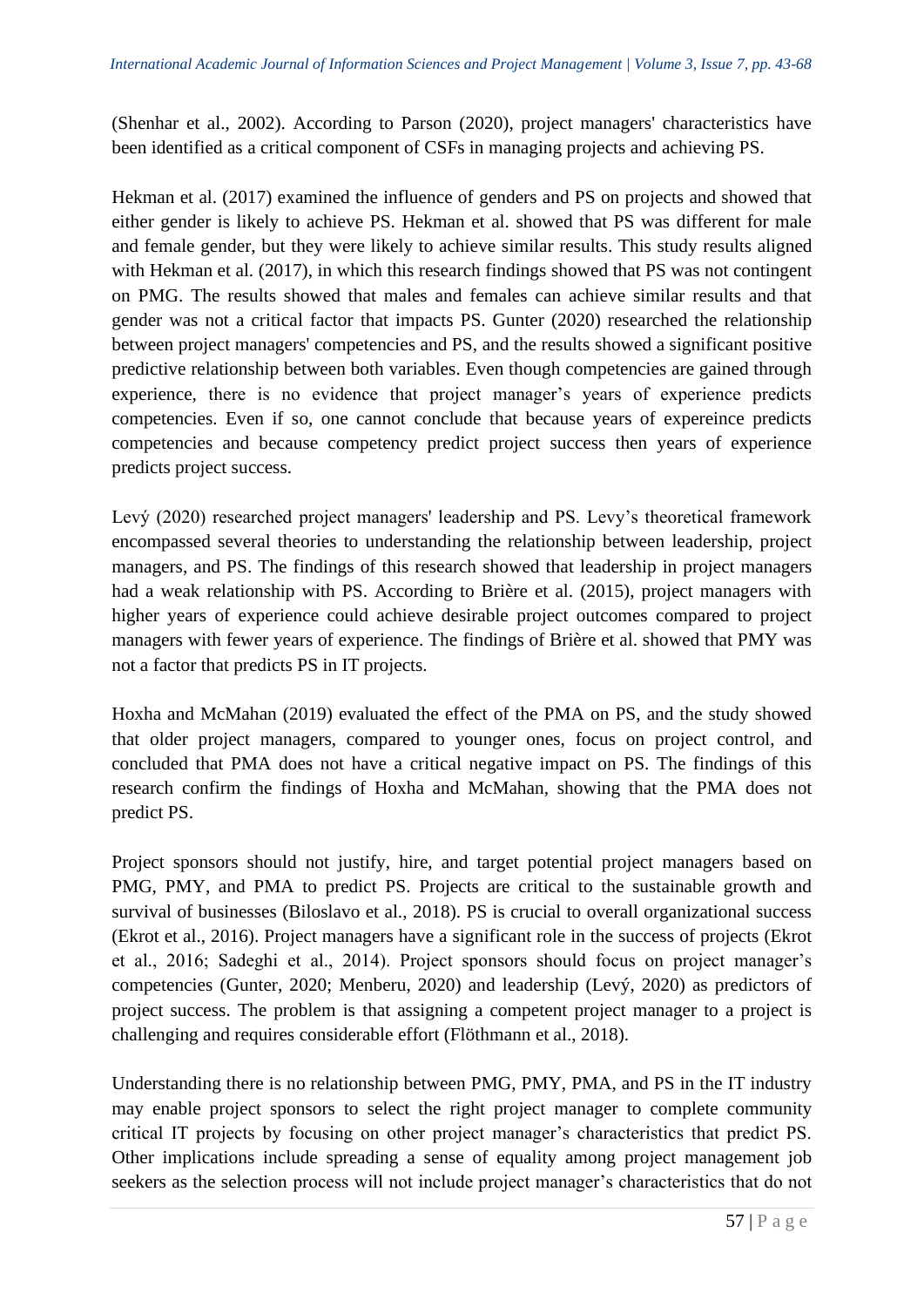predict PS; hence, the rejected project managers will understand that they were not rejected because of their PMG, PMY, and PMA values as these variables do not contribute to PS. Employing the right project manager reduces the risks of project failure that can benefit organizations by saving cost on projects and increasing employment for IT project managers.

# **Conclusion**

The purpose of this quantitative correlational study was to examine the relationship between PMG, PMY, PMA, and PS in the IT industry. The predictor variables were project PMG, PMY, and PMA. The criterion variable was PS. The target population consisted of project managers located in the United States from the IT industry. The research question was, what is the relationship, if any, between PMG, PMY, PMA, and PS in the IT industry? The quantitative method was used to determine if a relationship exists between PMG, PMY, PMA, and PS. The statistical tests showed that a relationship does not exist between PMG, PMY, PMA, and PS. Because the findings did not show a relationship between the variables, many organizations can comfortably select the right project manager regardless of PMG, PMY, and PMA. Project sponsors can also have peace of mind that these variables do not predict PS.

# **REFERENCES**

- Ahmed, R., & Anantatmula, V. S. (2017). Empirical study of project managers leadership competence and project performance. *Engineering Management Journal, 29*(3), 189– 205. [https://doi.org/10.1080/10429247.2017.1343005](about:blank)
- Ahmed, R., & bin Mohamad, N. A. (2016). Differentiating between Leadership Competencies and Styles: A critical review in project management perspective. *International Journal of Information Technology Project Management (IJITPM), 7*(1), 58–71. [https://doi.org/10.4018/IJITPM.2016010105](about:blank)
- Akobeng, A. K. (2016). Understanding type I and type II errors, statistical power and sample size. *Acta Paediatrica, 105*(6), 605–609. [https://doi.org/10.1111/apa.13384](about:blank)
- Alami, A. (2016). Why do information technology projects fail? *Procedia Computer Science*, *100*, 62-71. <https://doi.org/10.1016/j.procs.2016.09.124>
- Alan, S., Ertac, S., Kubilay, E., & Loranth, G. (2020). Understanding gender differences in leadership. *The Economic Journal*, *130*(626), 263–289. [https://doi.org/10.1093/ej/uez050](about:blank)
- Alkharusi, H. (2012). Categorical variables in regression analysis: A comparison of dummy and effect coding. *International Journal of Education, 4*(2), 202. [https://doi.org/10.5296/ije.v4i2.1962](about:blank)
- Amin, S., & Kamal, Y. (2016). Impact of natural born leader qualities on the project team performance: The influences of demographics gender and age. *International Journal of Management, Accounting and Economics, 3*(5), 306–318.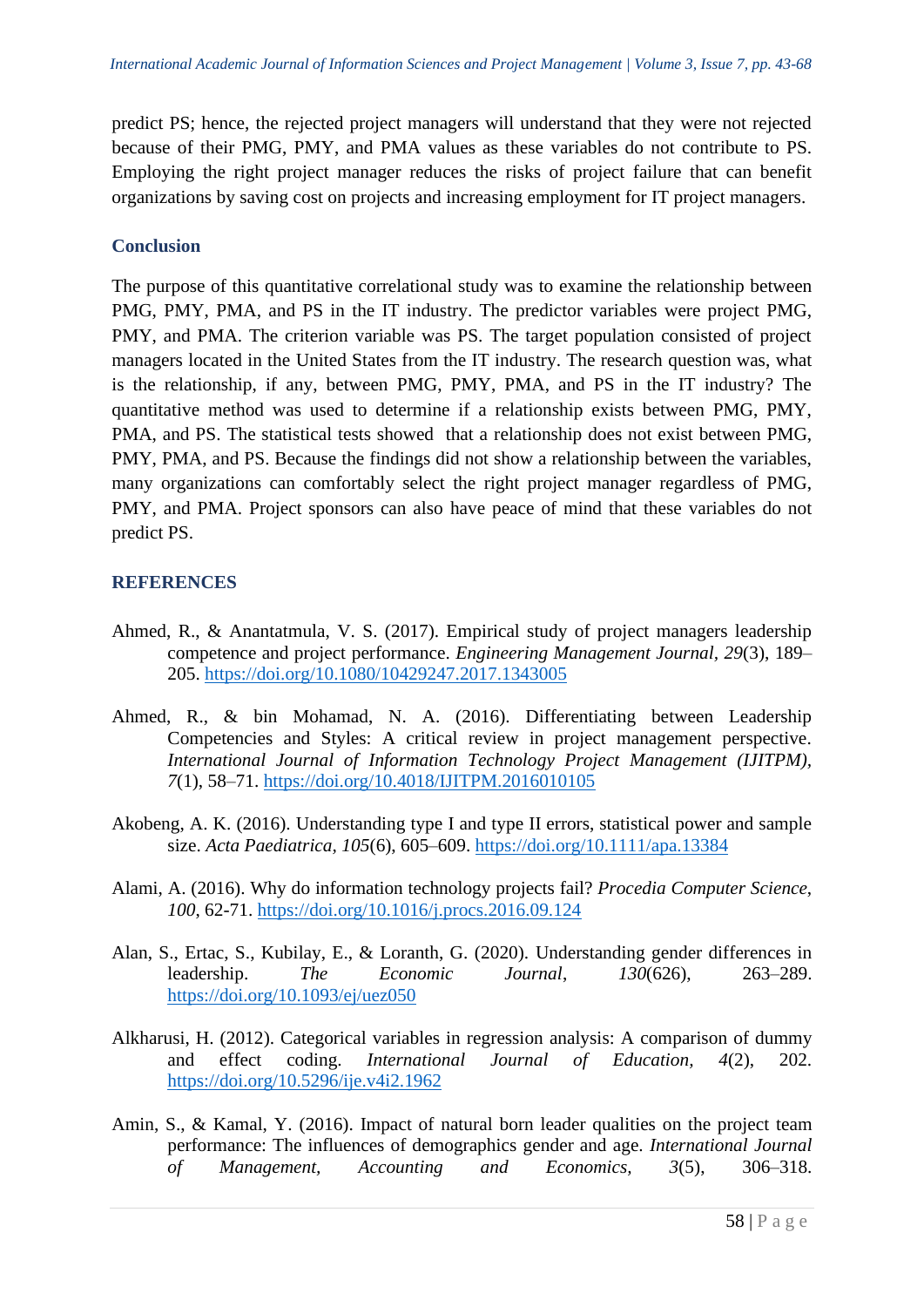[https://www.ijmae.com/article\\_115288.html](about:blank)

- Ayat, M., Imran, M., Ullah, A., & Kang, C. W. (2020). Current trends analysis and prioritization of success factors: A systematic literature review of ICT projects. *International Journal of Managing Projects in Business, 13*(6), 1–28. [https://doi.org/10.1108/IJMPB-02-2020-0075](about:blank)
- Baccarini, D. (1999). The logical framework method for defining project success. *Project Management Journal*, *30*(4), 25–32. [https://doi.org/10.1177/875697289903000405](about:blank)
- Bakhshi, J., Ireland, V., & Gorod, A. (2016). Clarifying the project complexity construct: Past, present and future. *International Journal of Project Management, 34*(7), 1199– 1213. [https://doi.org/10.1016/j.ijproman.2016.06.002](about:blank)
- Baporikar, N. (2013). CSF approach for IT strategic planning. *International Journal of Strategic Information Technology and Applications (IJSITA), 4*(2), 35–47. [https://doi.org/10.4018/jsita.2013040103](about:blank)
- Battaglia, F., Farhan, S. A., Narmeen, M., Karimuddin, A. A., Jalal, S., Tse, M., & Khosa, F. (2020). Does gender influence leadership roles in academic surgery in the United States of America? A cross-sectional study. *International Journal of Surgery*, *83*, 67- 74. [https://doi.org/10.1016/j.ijsu.2020.08.029](about:blank)
- Becker, T. E., Atinc, G., Breaugh, J. A., Carlson, K. D., Edwards, J. R., & Spector, P. E. (2016). Statistical control in correlational studies: 10 essential recommendations for organizational researchers. *Journal of Organizational Behavior, 37*(2), 157-167. [https://psycnet.apa.org/record/2015-44807-001](about:blank)
- Bezak, S., & Nahod, M.-M. (2011). Project manager's role analysis as a project management concept. *Tehnicki Vjesnik, 18*(1), 33-40.<https://doi.org/10.1016/j.proeng.2017.08.048>
- Biloslavo, R., Bagnoli, C., & Edgar, D. (2018). An eco-critical perspective on business models: The value triangle as an approach to closing the sustainability gap. *Journal of Cleaner Production, 174*, 746-762. [https://doi.org/10.1016/j.jclepro.2017.10.281](about:blank)
- Brescoll, V. L. (2016). Leading with their hearts? How gender stereotypes of emotion lead to biased evaluations of female leaders. *The Leadership Quarterly, 27*(3), 415-428. [https://doi.org/10.1016/j.leaqua.2016.02.005](about:blank)
- Brière, S., Proulx, D., Flores, O. N., & Laporte, M. (2015). Competencies of project managers in international NGOs: Perceptions of practitioners. *International Journal of Project Management, 33*(1), 116-125. [https://doi.org/10.1016/j.ijproman.2014.04.010](about:blank)
- Cattell, K., Bowen, P., & Edwards, P. (2016). Stress among South African construction professionals: A job demand-control-support survey. *Construction Management and Economics, 34*, 700-723. [https://doi.org/10.1080/01446193.2016.1203967](about:blank)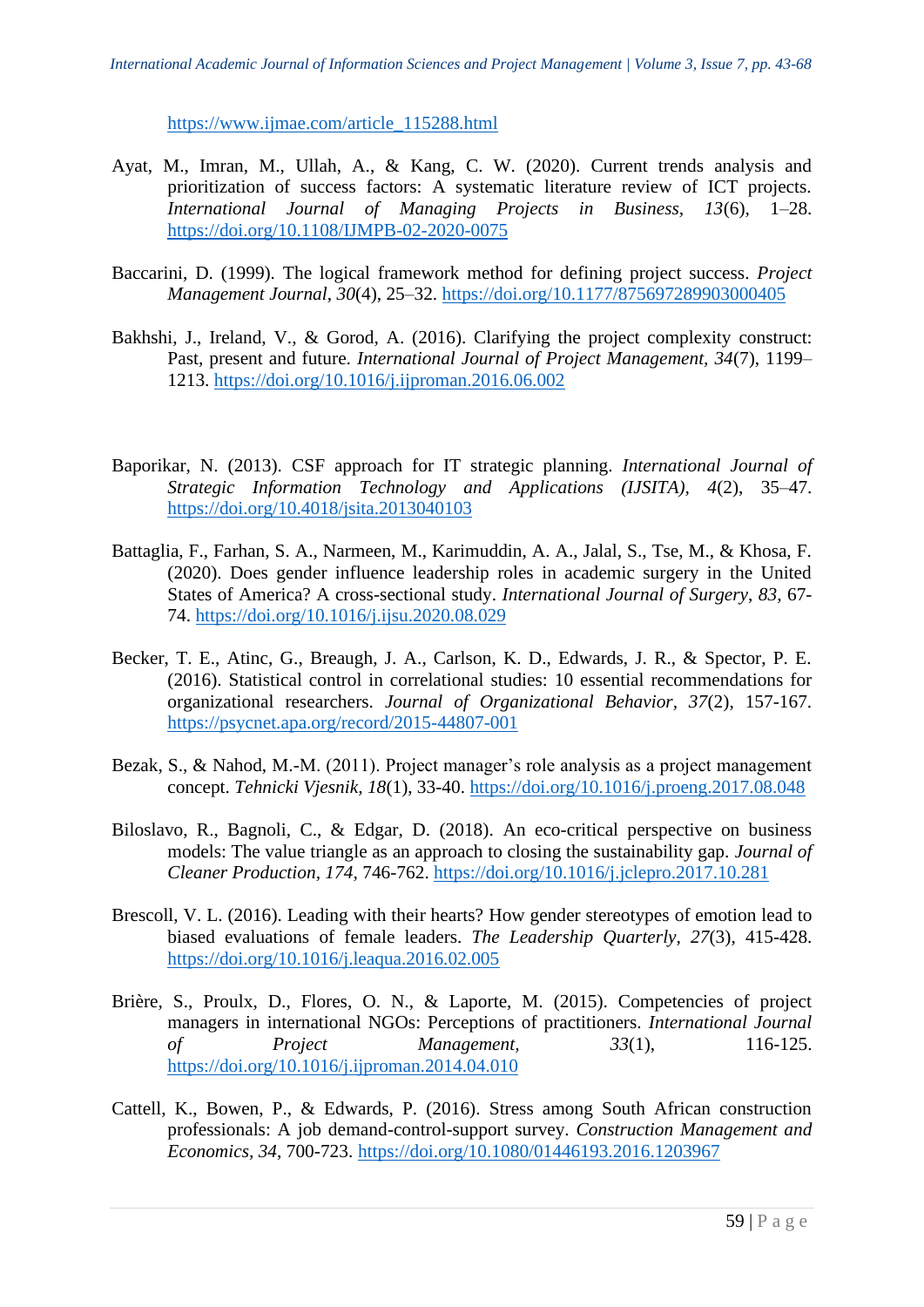- Chen, W., Hribar, P., & Melessa, S. (2018). Incorrect inferences when using residuals as dependent variables. *Journal of Accounting Research, 56*(3), 751-796. [https://doi.org/10.1111/1475-679X.12195](about:blank)
- Chipulu, M., Ojiako, U., Gardiner, P., Williams, T., Mota, C., Maguire, S., Shou, Y., Stamati, T., & Marshall, A. (2015). Exploring the impact of cultural values on project performance: The effects of cultural values, age and gender on the perceived importance of project success /failure factors. *International Journal of Operations & Production Management, 34*(3), 364-389. [https://doi.org/10.1108/IJOPM-04-2012-](about:blank) [0156](about:blank)
- Choi, S. D., Guo, L., Kang, D., & Xiong, S. (2017). Exergame technology and interactive interventions for elderly fall prevention: A systematic literature review. *Applied Ergonomics, 65*, 570-581. https://doi.org[/10.1016/j.apergo.2016.10.013](about:blank)
- Choshin, M., & Ghaffari, A. (2017). An investigation of the impact of effective factors on the success of e-commerce in small-and medium-sized companies. *Computers in Human Behavior, 66*, 67-74. [https://doi.org/10.1016/j.chb.2016.09.026](about:blank)
- Chua, D. C. L., & Comendador, B. E. V. (2017). Blue sentinels: An IT project management tool towards productive projects*. Journal of Software*, *12*, 831-839. [https://doi.org/10.17706/jsw.12.11.831-839](about:blank)
- Cook, A., & Glass, C. (2015). Diversity begets diversity: The effects of board composition on the appointment and success of women CEOs. *Social Science Research, 53*, 137-147. [https://doi.org/10.1016/j.ssresearch.2015.05.009](about:blank)
- Couper, M. P. (2017). New developments in survey data collection. *Annual Review of Sociology, 43*(1), 121-145. [https://doi.org/10.1146/annurev-soc-060116-053613](about:blank)
- De Carvalho, M. M., Patah, L. A., & de Souza Bido, D. (2015). Project management and its effects on project success: Cross-country and cross-industry comparisons. *International Journal of Project Management, 33*(7), 1509-1522. [https://doi.org/10.1016/j.ijproman.2015.04.004](about:blank)
- Derrick, B., Toher, D., & White, P. (2016). Why Welch's test is Type I error robust. *The Quantitative Methods in Psychology, 12*(1), 30-38. [https://core.ac.uk/download/pdf/207042153.pdf](about:blank)
- Dreher, G. F., & Ash, R. A. (1990). A comparative study of mentoring among men and women in managerial, professional, and technical positions. *Journal of Applied Psychology, 75*(5), 539-546. [https://doi.org/10.1037/0021-9010.75.5.539](about:blank)
- Dwivedi, Y. K., Wastell, D., Laumer, S., Henriksen, H. Z., Myers, M. D., Bunker, D., Elbanna, A., Ravishankar, M. N., & Srivastava, S. C. (2015). Research on information systems failures and successes: Status update and future directions. *Information Systems Frontiers, 17*(1), 143-157. [https://doi.org/10.1007/s10796-014-9500-y](about:blank)

Ekrot, B., Kock, A., & Gemünden, H. G. (2016). Retaining project management competence: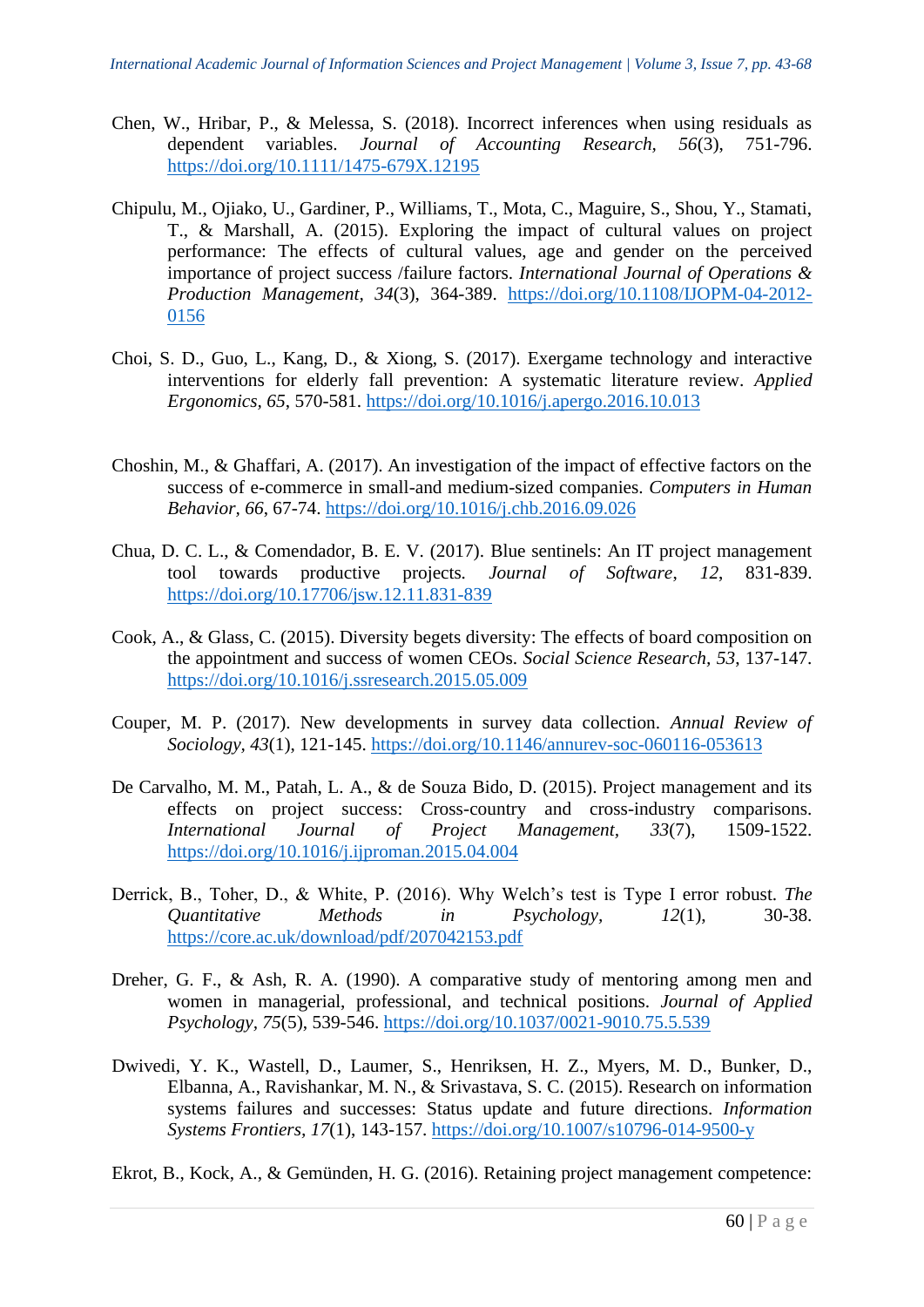Antecedents and consequences. *International Journal of Project Management, 34*(2), 145-157. [https://doi.org/10.1016/j.ijproman.2015.10.010](about:blank)

- Fauzi, A. (2017). The effect of Edmodo on students' writing skill in recount text. *International Journal of Pedagogy and Teacher Education, 1*(2), 73-79. [https://www.ncbi.nlm.nih.gov](about:blank)
- Flöthmann, C., Hoberg, K., & Wieland, A. (2018). Competency requirements of supply chain planners & analysts and personal preferences of hiring managers. *Supply Chain Management: An International Journal, 23*(6), 480-499. [https://doi.org/10.1109/UKSIM.2010.65](about:blank)
- Furnell, S., Fischer, P., & Finch, A. (2017). Can't get the staff: The growing need for cybersecurity skills. *Computer Fraud & Security, 2*(2), 5-10. [https://doi.org/10.1016/S1361-3723\(17\)30013-1](about:blank)
- Gadison, P. D. (2016). *A study of the relationship between the project management office (PMO) leader sources of power and the quality of the PMO leader member exchange influence on* project success (Doctoral dissertation). ProQuest Dissertations & Theses database. (UMI No. 10129805)
- Godwyn, M., & Stoddard, D. (2017). *Minority women entrepreneurs: How outsider status can lead to better business practices*. Routledge.
- Gomes, C. F., Yasin, M. M., & Small, M. H. (2012). Discerning interrelationships among the knowledge, competencies, and roles of project managers in the planning and implementation of public sector projects. *International Journal of Public Administration, 35*, 315-328. [https://doi.org/10.1080/01900692.2012.655461](about:blank)
- Gómez, R. S., Pérez, J. G., Martín, M. L., & García, C. G. (2016). Collinearity diagnostic applied in ridge estimation through the variance inflation factor. *Journal of Applied Statistics, 43*(10), 1831-1849. [https://doi.org/10.1080/02664763.2015.1120712](about:blank)
- Grundy, S. (2017). Education leadership. in J. Blackmore, & Kenway (Eds.), *Gender matters in educational administration and policy: A feminist introduction*. Routledge. [https://doi.org/10.4324/9781315175089-13](about:blank)
- Gunduz, M., & Almuajebh, M. (2020). Critical success factors for sustainable construction project management: Sustainability. *Open Access Journal*, *12*(5), 1-17. [https://doi.org/10.3390/su12051990](about:blank)
- Gunter, R. C. (2020). *Emotional intelligence and its relationship to project manager leadership competencies and project success* (Doctoral dissertation). ProQuest Dissertations & Theses database. (UMI No. 27999729)
- Halls, J. N., & Randall, A. L. (2018). Nesting patterns of loggerhead sea turtles (Caretta caretta): Development of a multiple regression model tested in North Carolina, *ISPRS International Journal of Geo-Information, 7*(9), 348. [https://doi.org/10.3390/ijgi7090348](about:blank)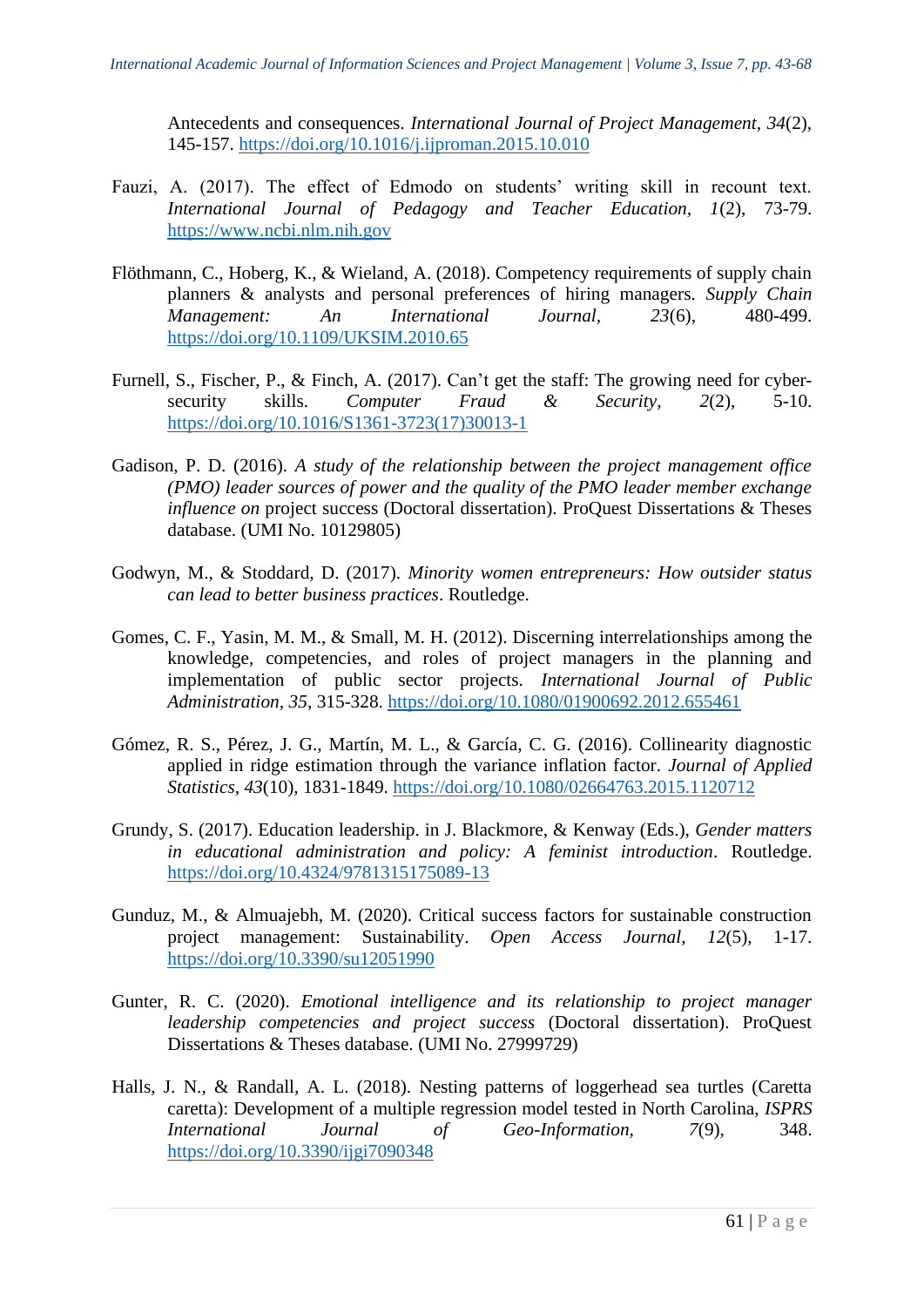- Hamilton, D., Ghert, M., & Simpson, A. (2015). Interpreting regression models in clinical outcome studies. *Bone & Joint Research*, *4*, 152-153. [https://doi.org/10.1302/2046-](about:blank) [3758.49.2000571](about:blank)
- Hayes, A. F., & Montoya, A. K. (2017). A tutorial on testing, visualizing, and probing an interaction involving a multicategory variable in linear regression analysis. *Communication Methods and Measures, 11*(1), 1-30. [https://doi.org/10.1080/19312458.2016.1271116](about:blank)
- Hekman, D. R., Johnson, S. K., Foo, M. D., & Yang, W. (2017). Does diversity-valuing behavior result in diminished performance ratings for non-white and female leaders? *Academy of Management Journal*, *60*(2), 771-797. [https://doi.org/10.5465/amj.2014.0538](about:blank)
- Hosford, B. (2017). *Correlational study of project managers' competence, experience, education, and technology experience on* project success (Doctoral dissertation). ProQuest Dissertations & Theses database. (UMI No. 10269745)
- Hoxha, L., & McMahan, C. (2019). The influence of project manager's age on project success. *Journal of Engineering, Project, and Production Management, 9*(1), 12-19. [https://doi.org/10.2478/jeppm-2019-0003](about:blank)
- Hughes, D. L., Dwivedi, Y. K., Rana, N. P., & Simintiras, A. C. (2016). Information systems project failure–analysis of causal links using interpretive structural modelling. *Production Planning & Control, 27*(16), 1313-1333. [https://doi.org/10.1080/09537287.2016.1217571](about:blank)
- Hyde, J. S., Bigler, R. S., Joel, D., Tate, C. C., & van Anders, S. M. (2019). The future of sex and gender in psychology: Five challenges to the gender binary. *American Psychologist, 74*(2), 171-193. [https://doi.org/10.1037/amp0000307](about:blank)
- Irmen, A. (2017). Capital-and labor-saving technical change in an aging economy. *International Economic Review, 58*(1), 261-285. [https://doi.org/10.1111/iere.12216](about:blank)
- Jeong, Y., & Jung, M. J. (2016). Application and interpretation of hierarchical multiple regression. *Orthopaedic Nursing, 35*(5), 338-341. [https://doi.org/10.1097/NOR.0000000000000279](about:blank)
- Joslin, R., & Muller, R. (2016). The impact of project methodologies on project success in different project environments. *International Journal of Managing Projects in Business, 9*, 364-388. [https://doi.org/10.1108/IJMPB-03-2015-0025](about:blank)
- Keehan, S. P., Cuckler, G. A., Sisko, A. M., Madison, A. J., Smith, S. D., Stone, D. A., Poisal, J. A., Wolfe, C. J., & Lizonitz, J. M. (2017). National health expenditure projections, 2016-25: Price increases, aging push sector to 20 percent of economy. *Health Affairs, 36*(3), 553-563. [https://doi.org/10.1377/hlthaff.2016.1627](about:blank)

Kerzner, H. (2017). *Project management: A systems approach to planning, scheduling, and*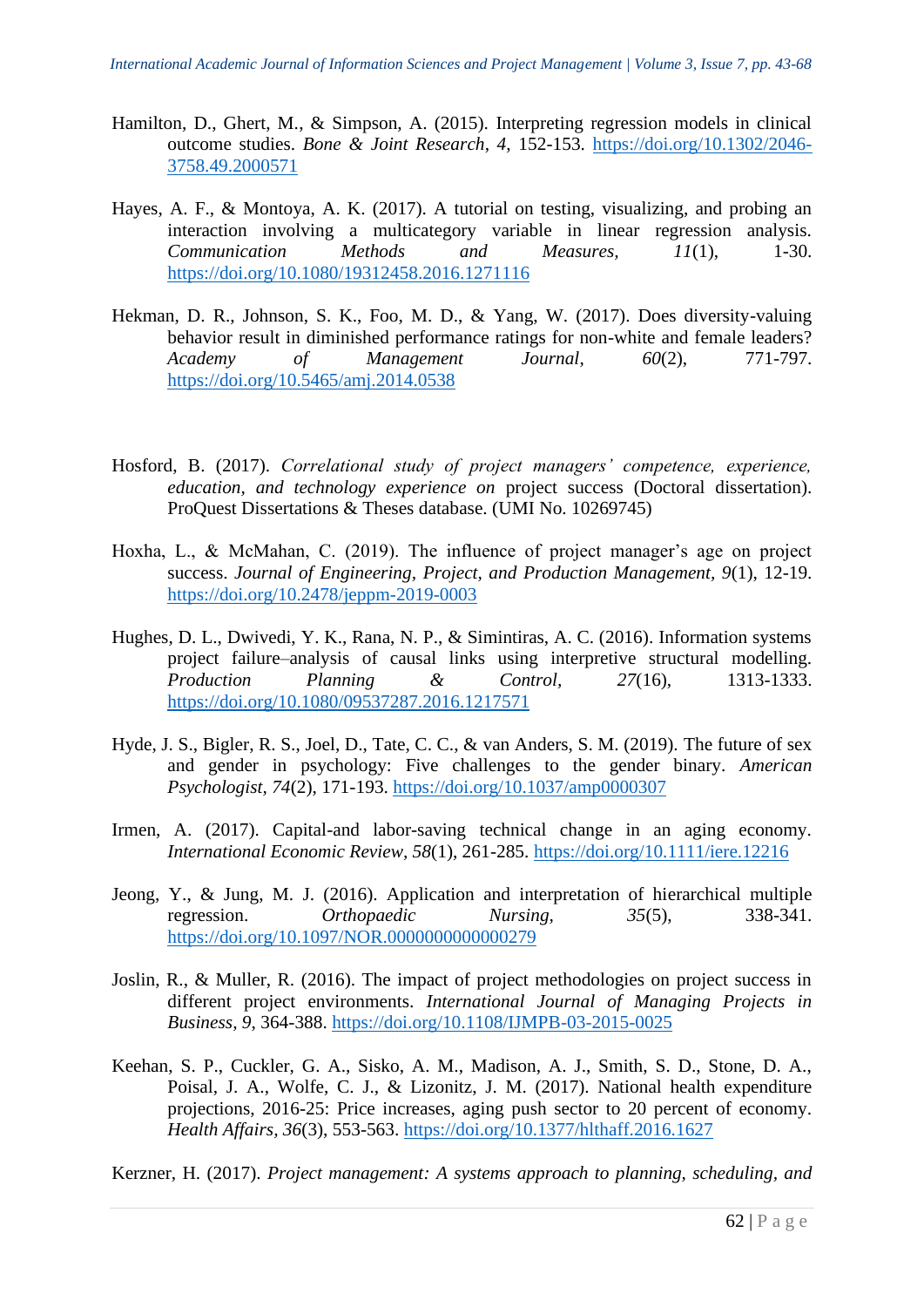*controlling*. John Wiley & Sons.

- Klopotan, I., Buntak, K., & Drožđek, I. (2016). Employee loyalty: Differences between genders and the public and the private sector. *Interdisciplinary Description of Complex Systems: INDECS*, *14*(3), 303-313. [https://doi.org/10.7906/indecs.14.3.3](about:blank)
- Konerding, U. (2020). Is a ratio scale assumption for physician ratings justified? comment on "what patients' value in physicians: Analyzing drivers of patient satisfaction using physician-rating website data". *The Journal of Medical Internet Research, 22*(10). [https://doi.org/10.2196/18289](about:blank)
- Kulik, C. T., Ryan, S., Harper, S., & George, G. (2014). Aging populations and management. *Academy of Management Journal*, *57,* 929-935. [https://doi.org/10.5465/amj.2014.4004](about:blank)
- Lain, D., & Loretto, W. (2016). Managing employees beyond age 65: From the margins to the mainstream. *Employee Relations, 38*, 646-664. [https://doi.org/10.1108/ER-04-](about:blank) [2015-0062](about:blank)
- Lauren, B. (2018). *Communicating project management: A participatory rhetoric for development teams.* Routledge.
- Levý, L. (2020). *The relationship between authentic leadership in project managers and project success* (Doctoral dissertation). ProQuest Dissertations & Theses database. (UMI No. 2386182143)
- Lewis-Beck, C., & Lewis-Beck, M. (2015). *Applied regression: An introduction* (2nd ed.). Sage Publications.
- Lohse, J., Goeschl, T., & Diederich, J. H. (2017). Giving is a question of time: Response times and contributions to an environmental public good. *Environmental and Resource Economics, 67*(3), 455-477. [https://doi.org/10.1007/s10640-016-0029-z](about:blank)
- Maslach, C., & Leiter, M. P. (2016). Understanding the burnout experience: Recent research and its implications for psychiatry. *World Psychiatry, 15*(2), 103-111. [https://doi.org/10.1002/wps.20311](about:blank)
- Mazur, A., Pisarski, A., Chang, A., & Ashkanasy, N. M. (2014). Rating defence major project success: The role of personal attributes and stakeholder relationships*. International Journal of Project Management, 32*(6), 944-957. [https://eprints.qut.edu.au/65096/](about:blank)
- Menberu, C. (2020). Assessments of construction project managers' competence and its impact on project success. The case of Bahir Dar city public building construction projects. *Dspace Institution*, 2, 1-113. [http://repository.smuc.edu.et/handle/123456789/3049](about:blank)
- Menzel, A., Hempel, S., Klotz, S., Moora, M., Pyšek, P., Rillig, M. C., Zobel, M., & Kuhn, I. (2017). Mycorrhizal status helps explain invasion success of alien plant species.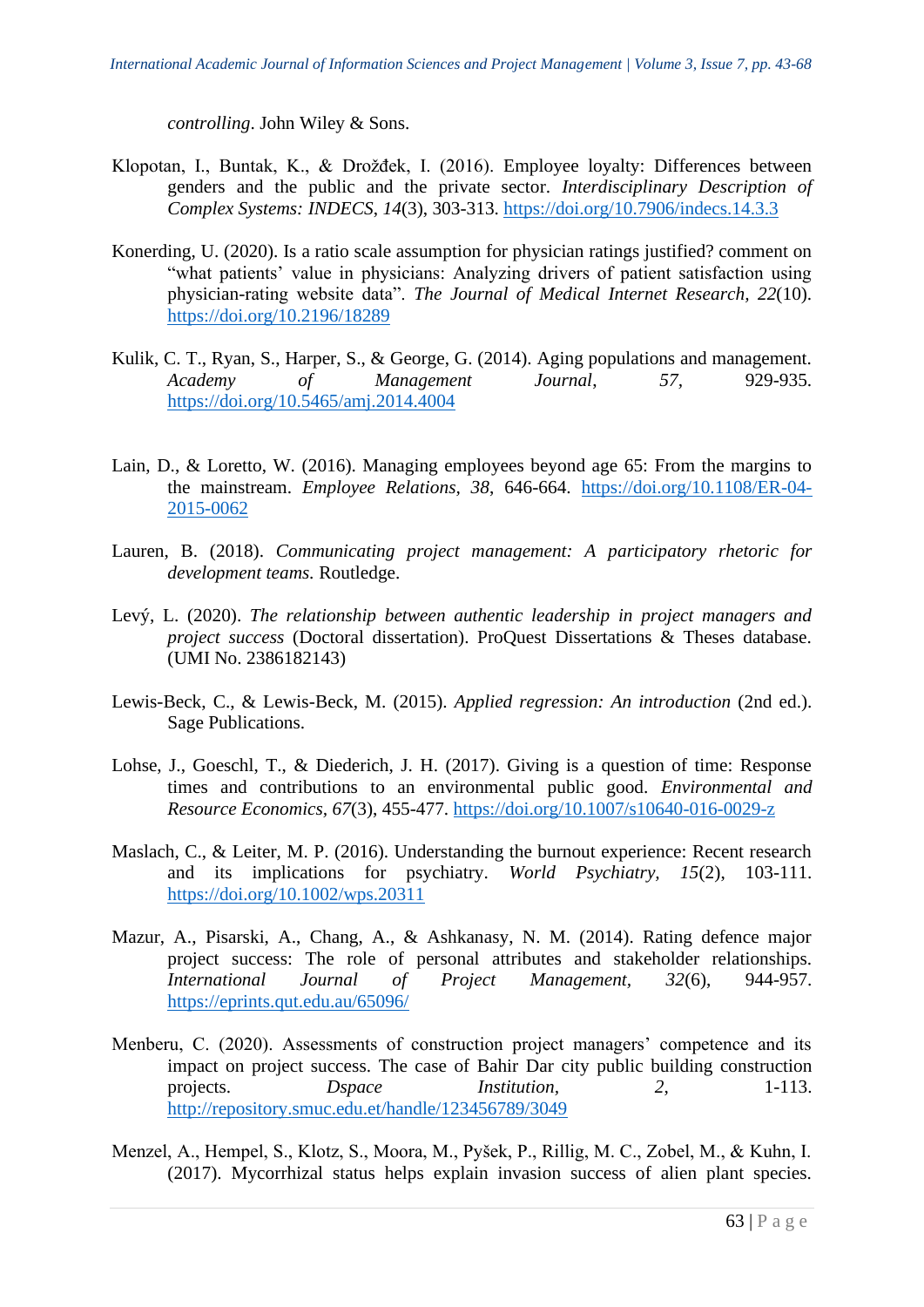*Ecology, 98*(1), 92-102. [https://doi.org/10.1002/ecy.1621](about:blank)

- Meredith, J. R., Mantel, S. J., & Shafer, S. M. (2017). *Project management: A managerial approach.* John Wiley & Sons.
- Miller, S. (2005). *Experimental design and statistics*. Routledge. [https://doi.org/10.4324/9780203977644](about:blank)
- Millhollan, C., & Kaarst-Brown, M. (2016). Lessons for IT project manager efficacy: A review of the literature associated with project success. *Project Management Journal, 47*(5), 89-106. [https://doi.org/10.1177/875697281604700507](about:blank)
- Miner, K. N., & Cortina, L. M. (2016). Observed workplace incivility toward women, perceptions of interpersonal injustice, and observer occupational well-being: Differential effects for gender of the observer. *Frontiers in Psychology, 482*, 1-12. [https://doi.org/10.3389/fpsyg.2016.00482](about:blank)
- Mithas, S., & Rust, R. T. (2016). How information technology strategy and investments influence firm performance: Conjecture and empirical evidence. *MIS Quarterly, 40*(1), 223-245. [https://doi.org/10.25300/MISQ/2016/40.1.10](about:blank)
- Nelson, J. A. (2015). Are women really more risk‐averse than men? A re‐analysis of the literature using expanded methods. *Journal of Economic Surveys, 29*(3), 566-585. [https://doi.org/10.1111/joes.12069](about:blank)
- Owen, A. B., & Prieur, C. (2017). On Shapley value for measuring importance of dependent inputs. *SIAM/ASA Journal on Uncertainty Quantification, 5*(1), 986-1002. [https://doi.org/10.1137/16M1097717](about:blank)
- Parson, S. J. (2020). *Relationship between U.S. construction project managers' leadership styles and construction project success* (Doctoral dissertation). ProQuest Dissertations & Theses database. (UMI No. 2438697674)
- Paton, S., & Hodgson, D. (2016). Project managers on the edge: Liminality and identity in the management of technical work. *New Technology, Work and Employment, 31*(1), 26-40. [https://doi.org/10.1111/ntwe.12056](about:blank)
- Perryman, A. A., Fernando, G. D., & Tripathy, A. (2016). Do gender differences persist: An examination of gender diversity on firm performance, risk, and executive compensation. *Journal of Business Research, 69*(2), 579-586. https://doi.org[/10.1016/j.jbusres.2015.05.013](about:blank)
- Pimchangthong, D., & Boonjing, V. (2017). Effects of risk management practice on the success of IT project. *Procedia Engineering, 182*, 579-586. [https://doi.org/10.1016/j.proeng.2017.03.158](about:blank)
- Pinto, J. K., Patanakul, P., & Pinto, M. B. (2017). "The aura of capability": Gender bias in selection for a project manager job. *International Journal of Project Management, 35*(3), 420-431. [https://doi.org/10.1016/j.ijproman.2017.01.004](about:blank)

Pinto, J. K., & Slevin, D. P. (1988). Critical success factors across the project life cycle.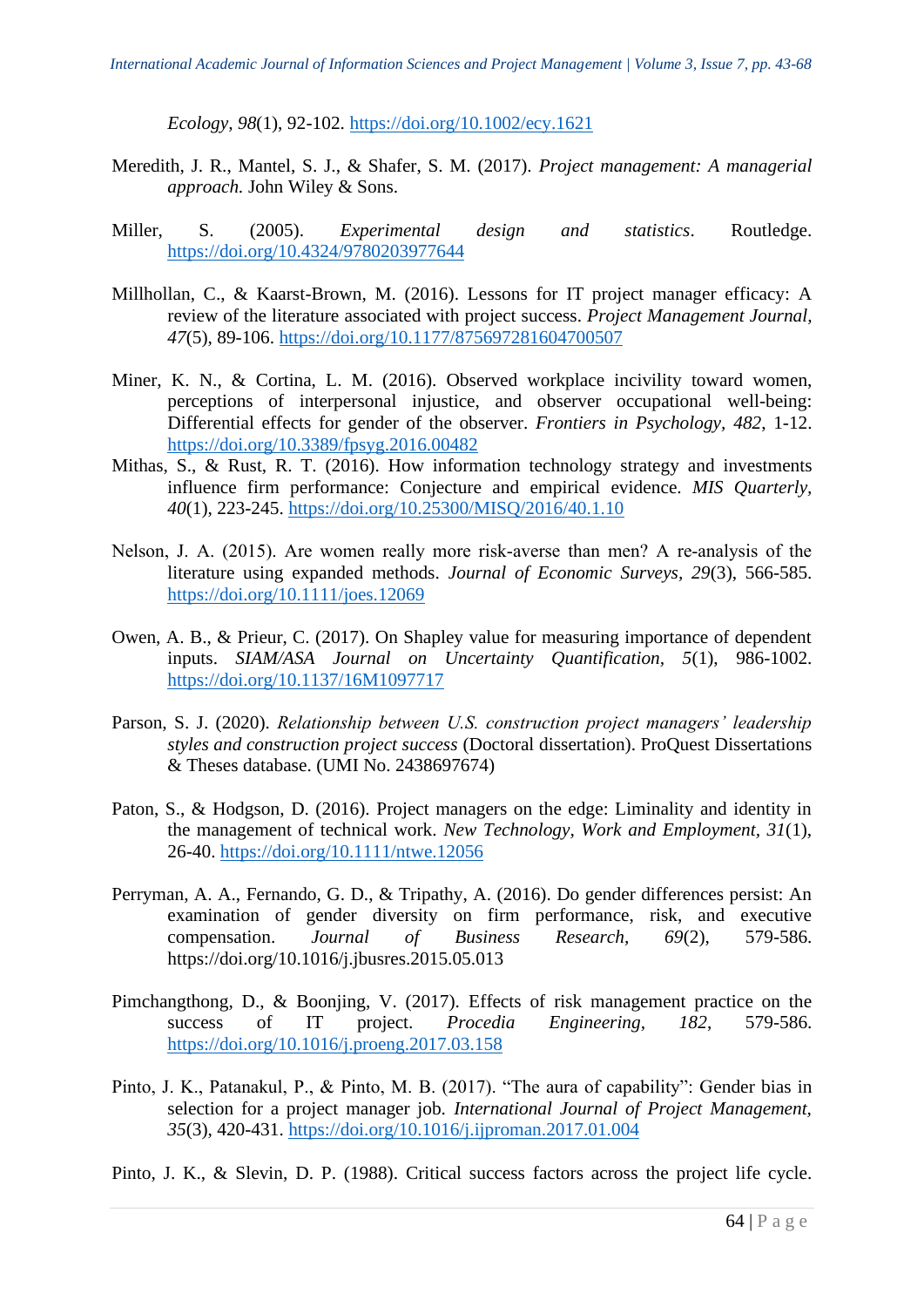*Project Management Journal*, *19*(3), 67-75. [https://doi.org/10.1002/\(ISSN\)1938-9507](about:blank)

- Plonsky, L., & Ghanbar, H. (2018). Multiple regression in L2 research: A methodological synthesis and guide to interpreting R2 values. *The Modern Language Journal, 102*(4), 713-731. [https://doi.org/10.1111/modl.12509](about:blank)
- Plonsky, L., & Oswald, F. L. (2017). Multiple regression as a flexible alternative to ANOVA in L2 research. *Studies in Second Language Acquisition, 39*(3), 579-592. [https://doi.org/10.1017/S0272263116000231](about:blank)
- Prabhu, R. S. B., & Ramesh, M. (2019). Brand credibility and purchase preferences in mobile phone network service. *Age, 26*(35), 146-150. [https://www.researchgate.net/profile/Ramesh\\_M2/publication/334823548\\_BRAND\\_](about:blank) [CREDIBILITY\\_AND\\_PURCHASE\\_PREFERENCES\\_IN\\_MOBILE\\_PHONE\\_NET](about:blank) [WORK\\_SERVICE/links/5d4277f14585153e59326433/BRAND-CREDIBILITY-](about:blank)[AND-PURCHASE-PREFERENCES-IN-MOBILE-PHONE-NETWORK-](about:blank)[SERVICE.pdf](about:blank)
- Project Management Institute. (2016). Pulse of the profession*.* [https://www.pmi.org/learning/thought-leadership/pulse/pulse-of-the-profession-2016](about:blank)
- Project Management Institute. (2018). Job growth and talent gap. [https://www.pmi.org/learning/careers/job-growth](about:blank)
- Ramazani, J., & Jergeas, G. (2015). Project managers and the journey from good to great: The benefits of investment in project management training and education. *International Journal of Project Management, 33*(1), 41-52. [https://doi.org/10.1016/j.ijproman.2014.03.012](about:blank)
- Rezvani, A., Chang, A., Wiewiora, A., Ashkanasy, N. M., Jordan, P. J., & Zolin, R. (2016). Manager emotional intelligence and project success: The mediating role of job satisfaction and trust. *International Journal of Project Management*, *34*(7), 1112- 1122. [https://doi.org/10.1016/j.ijproman.2016.05.012](about:blank)
- Rivel, B. P. D., & Yirong, Y. (2020). The effect of monetary policy on the general price level in the democratic Republic of Congo. *American Journal of Economics, 10*(6), 407- 417. [http://article.sapub.org/10.5923.j.economics.20201006.10.html](about:blank)
- Rodríguez, P., Montequín, V. R., Morán, H., & de Arriba, L. (2017). Gender influence in project management: Analysis of a case study based on master students. *Procedia Computer Science, 121*, 461-468. [https://doi.org/10.1016/j.procs.2017.11.062](about:blank)
- Sadeghi, H., Mousakhani, M., Yazdani, M., & Delavari, M. (2014). Evaluating project managers by an interval decision-making method based on a new project manager competency model. *Arabian Journal for Science and Engineering, 39*(2), 1417-1430. [https://doi.org/10.1007/s13369-013-0631-0](about:blank)
- Sankaran, S., Vaagaasar, A. L., & Bekker, M. C. (2019). Assignment of project team members to projects. *International Journal of Managing Projects in Business. 1,* 1-10. [https://repository.up.ac.za/handle/2263/73844?show=full](about:blank)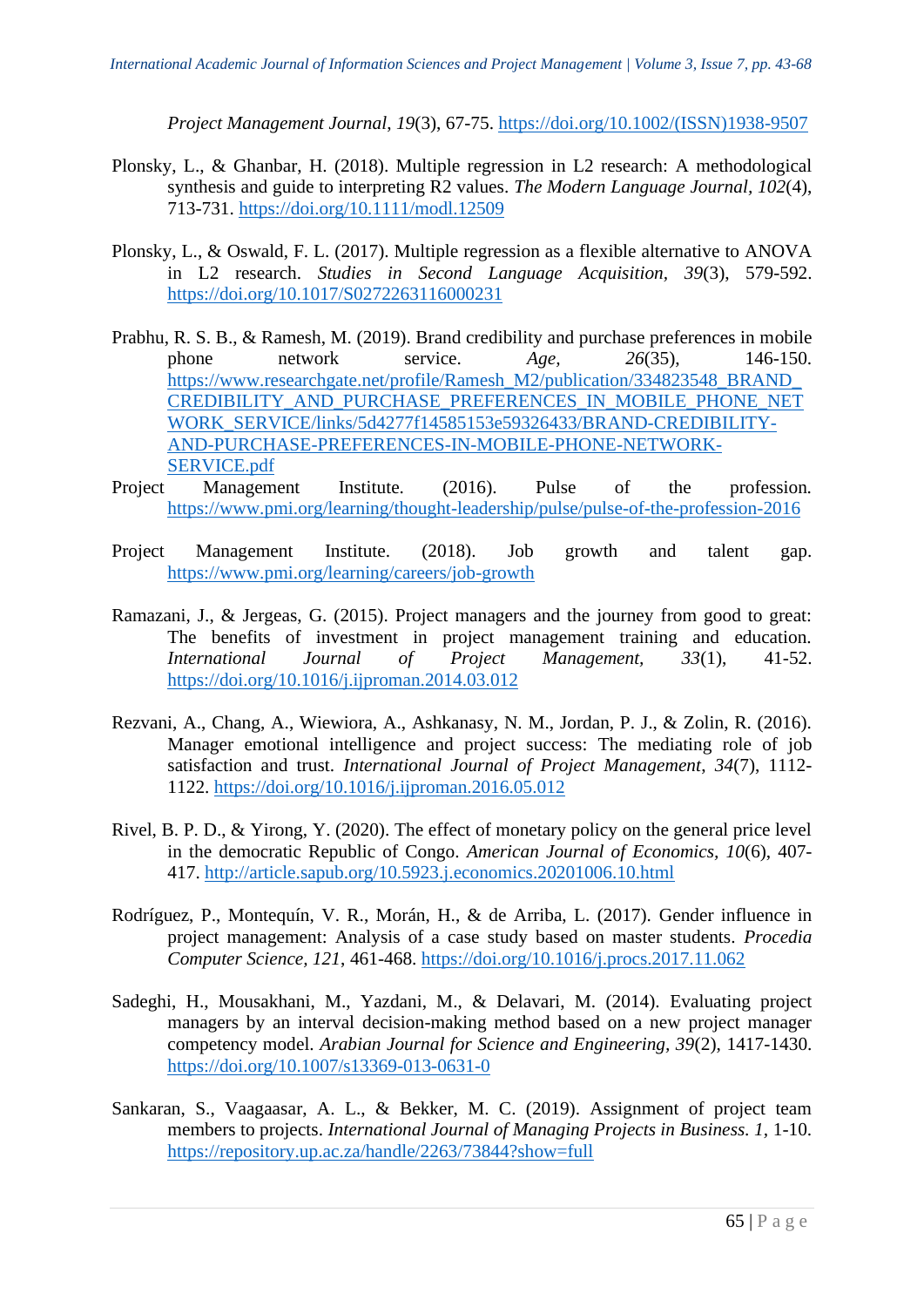- Santos, G. G. (2016). Career barriers influencing career success: A focus on academics' perceptions and experiences. *Career Development International, 21*, 60-84. [https://www.emerald.com/insight/content/doi/10.1108/CDI-03-2015-0035/full/html](about:blank)
- Sava, D. C. (2016). *The relationship between project managers' age, gender, and professional experience on career success: A correlation study* (Doctoral dissertation). ProQuest Dissertations & Theses database. (UMI No. 10075467)
- Schaller, J. (2016). Booms, busts, and fertility testing the Becker model using gender-specific labor demand. *Journal of Human Resources, 51*(1), 1-29. [https://doi.org/10.3368/jhr.51.1.1](about:blank)
- Seboni, L., & Tutesigensi, A. (2015). Project manager to project allocations in practice: An empirical study of the decision-making practices of a multi-project-based organization. *Construction Management and Economics, 33*(5), 428-443. [https://doi.org/10.1080/01446193.2015.1077981](about:blank)
- Shenhar, A. J., Tishler, A., Dvir, D., Lipovetsky, S., & Lechler, T. (2002). Refining the search for project success factors: A multivariate, typological approach. *R&D Management*, *32*(2), 111-126. [https://doi.org/10.1111/1467-9310.00244](about:blank)
- Singh, R., & Jankovitz, L. (2018). Effective project management techniques to prepare information professionals for the future workforce. In S. Hines  $\&$  A. Daughtery (Eds.), Advances in library administration and organization 2018: Project management in the library workplace. *Emerald Publishing Limited, 38*, 279-294. [https://doi.org/10.1108/s0732-067120180000038017](about:blank)
- Slevin, D. P., & Pinto, J. K. (1986). The project implementation profile: New tool for project managers. *Project Management Journal, 17*(4), 57-70. [https://www.pmi.org/learning/library/project-implementation-profile-tool-project](about:blank)[managers-5220](about:blank)
- Squires, J. E., Hoben, M., Linklater, S., Carleton, H. L., Graham, N., & Estabrooks, C. A. (2015). Job satisfaction among care aides in residential long-term care: A systematic review of contributing factors, both individual and organizational. *Nursing Research and Practice*. [https://doi.org/10.1155/2015/157924](about:blank)
- Srinivasan, V. (2012). Multi generations in the workforce: Building collaboration. *IIMB Management Review, 24*(1), 48-66. [https://doi.org/10.1016/j.iimb.2012.01.004](about:blank)
- Stamarski, C. S., & Son Hing, L. S. (2015). Gender inequalities in the workplace: The effects of organizational structures, processes, practices, and decision makers' sexism. *Frontiers in psychology*, *6*, 6-20. [https://doi.org/10.3389/fpsyg.2015.01400](about:blank)
- Sunindijo, R. Y. (2015). Project manager skills for improving project performance*. International Journal of Business Performance Management, 16*(1), 67-83. [https://doi.org/10.1504/IJBPM.2015.066041](about:blank)
- SurveyMonkey. (2018a). *SurveyMonkey Audience for academics*. [https://help.surveymonkey.com/articles/en\\_US/kb/How-do-Academics-use-](about:blank)[SurveyMonkey-Audience](about:blank)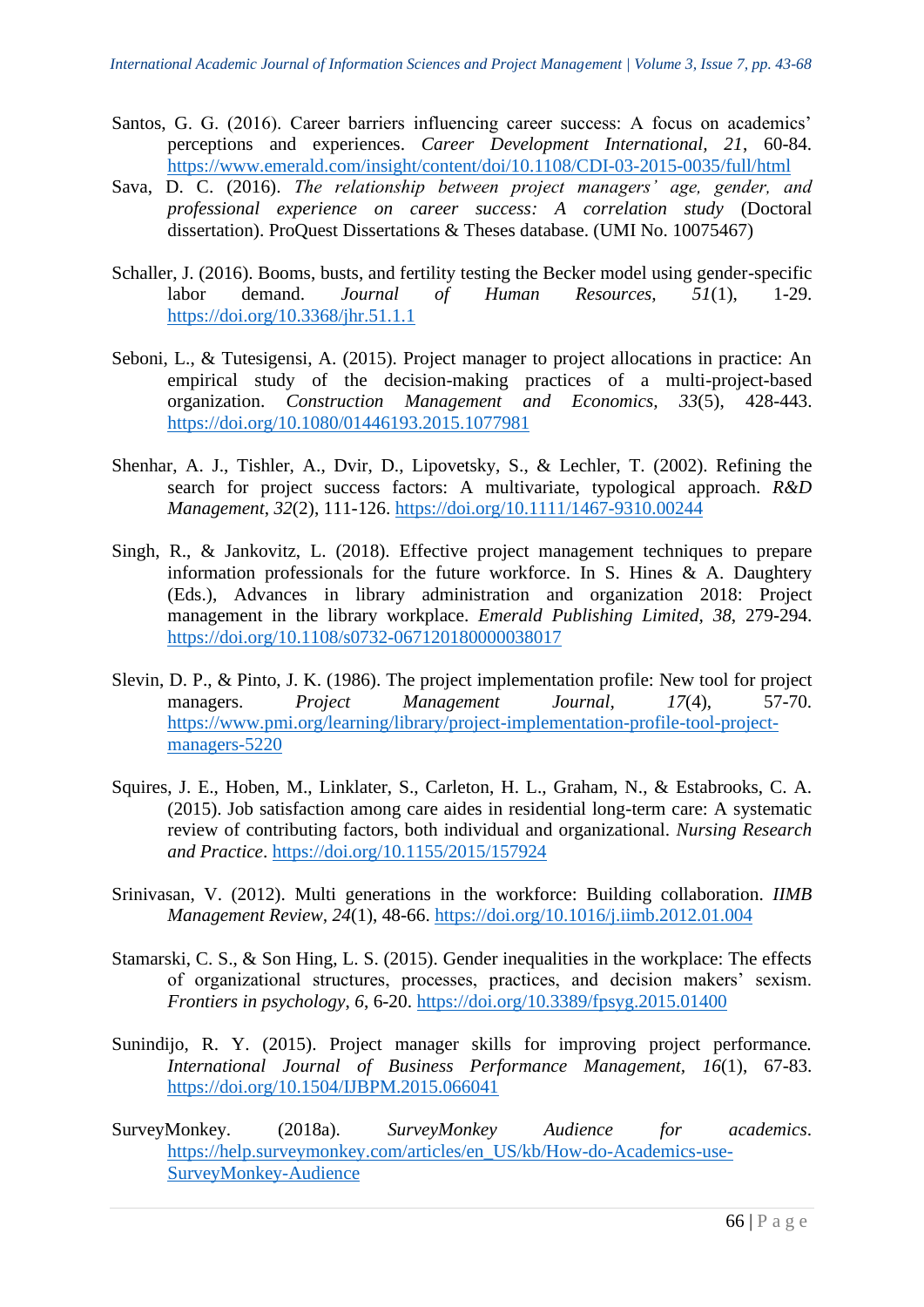- SurveyMonkey. (2018b). *SurveyMonkey Audience for academics*. *Disqualifying Respondents*. [https://help.surveymonkey.com/articles/en\\_US/kb/Disqualifying-Respondents](about:blank)
- Svejvig, P., & Andersen, P. (2015). Rethinking project management: A structured literature review with a critical look at the brave new world. *International Journal of Project Management, 33*(2), 278-290. [https://doi.org/10.1016/j.ijproman.2014.06.004](about:blank)
- Thompson, C. G., Kim, R. S., Aloe, A. M., & Becker, B. J. (2017). Extracting the variance inflation factor and other multicollinearity diagnostics from typical regression results. *Basic and Applied Social Psychology, 39*(2), 81-90. [https://doi.org/10.1080/01973533.2016.1277529](about:blank)
- Tóth, J. (2020). *Competency-based success factors regarding project management experience: Chapters from the academic aspect of project management-research and teaching methodologies*. PMUni Publications. [https://pmuni.org/papers/2019/Book/PMUni\\_book\\_2019.pdf](about:blank)
- Tran, T. M. T., Yuen, K. F., Li, K. X., Balci, G., & Ma, F. (2020). A theory-driven identification and ranking of the critical success factors of sustainable shipping management. *Journal of Cleaner Production*, *243*, 1-14. [https://doi.org/10.1016/j.jclepro.2019.118401](about:blank)
- Von Bastian, C. C., Souza, A. S., & Gade, M. (2016). No evidence for bilingual cognitive advantages: A test of four hypotheses. *Journal of Experimental Psychology: General, 145*(2), 246-258. [https://doi.org/10.1037/xge0000120](about:blank)
- Wang, L. C., & Calvano, L. (2015). Is business ethics education effective? An analysis of gender, personal ethical perspectives, and moral judgment. *Journal of Business Ethics, 126*(4), 591-602. [https://doi.org/10.1007/s10551-013-1973-y](about:blank)
- Williams, R. A. (2020). *Ordinal regression models: Problems, solutions, and problems with the solutions.* Sage Publications. [https://doi.org/10.4135/9781526421036938055](about:blank)
- Witteman, H. O., Hendricks, M., Straus, S., & Tannenbaum, C. (2019). Are gender gaps due to evaluations of the applicant or the science? A natural experiment at a national funding agency. *The Lancet, 393*, 531-540. [https://doi.org/10.1016/S0140-](about:blank) [6736\(18\)32611-4](about:blank)
- Won, N. C., Wan, C. Y., & Sharif, M. Y. (2017). Effect of leadership styles, social capital, and social entrepreneurship on organizational effectiveness of social welfare organization in Malaysia: Data screening and preliminary analysis. *International Review of Management and Marketing, 7*(2), 117-122. [https://ideas.repec.org/a/eco/journ3/2017-02-18.html](about:blank)
- Wu, W. W., Eom, M. T., & Song, J. (2019). Spheres of IT project complexity and IT project manager archetypes and roles: A case study. *Information Systems Management, 36*(4), 323-335. [https://doi.org/10.1080/10580530.2019.1651114](about:blank)